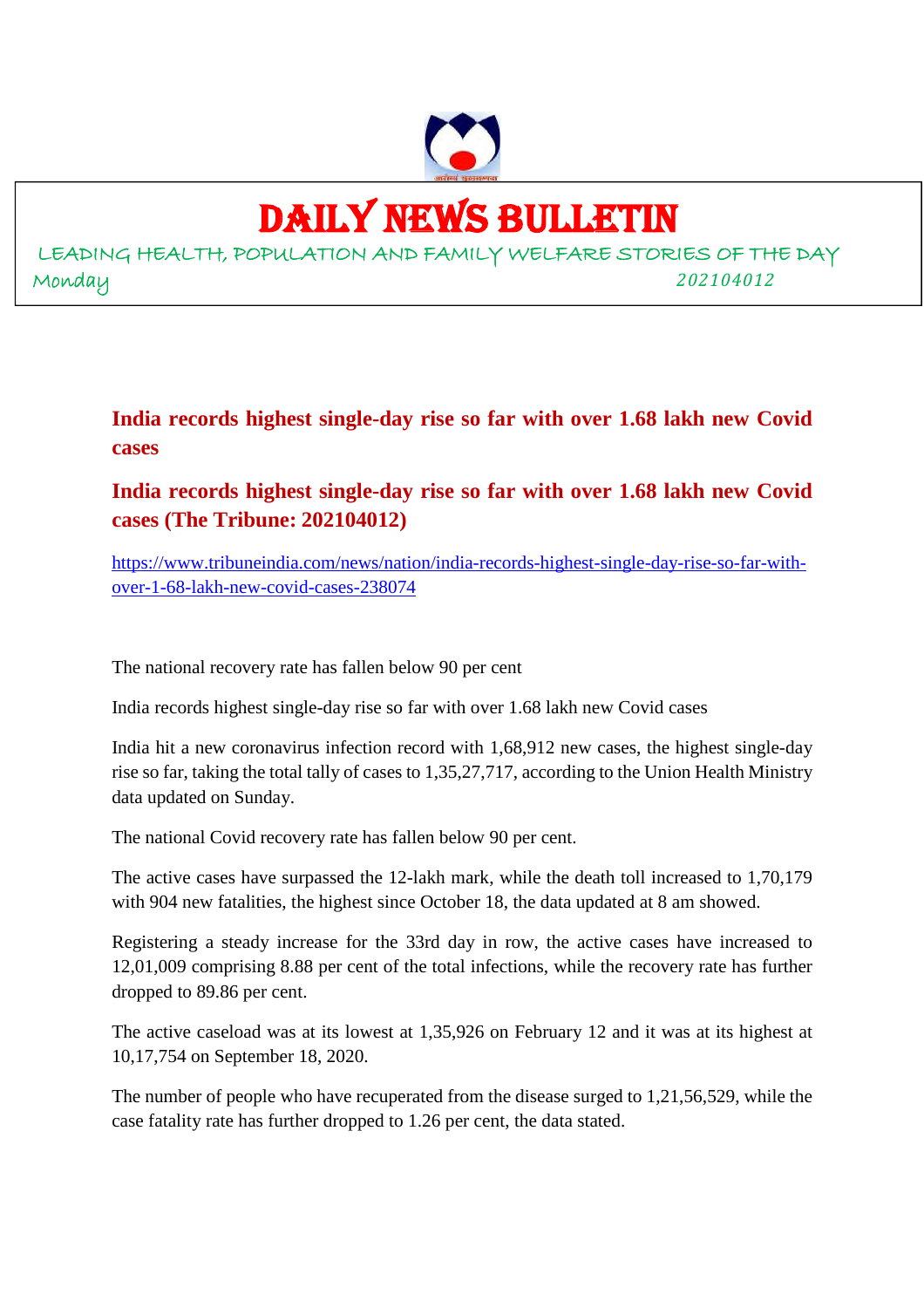According to the ICMR, 25,78,06,986 samples have been tested up to April 11 with 11,80,136 samples being tested on Sunday. PTI

# **Covid-19:**

# **Covid-19: Six dead, 389 test positive in Ludhiana (The Tribune: 202104012)**

## **9 health workers, undertrial, teacher among infected**

https://www.tribuneindia.com/news/coronavirus/covid-19-six-dead-389-test-positive-inludhiana-237478

As many as 389 persons tested positive for Covid-19, while six lost their lives to the virus today. The total number of confirmed cases from the district has reached 38,441, while death toll 1,200. There are 3,298 active cases in the district.

Also read: Motivate people for vaccine: Health Department to faith leaders

Civil Surgeon

Disposable menus should be used and frequent sanitisation should be done. There should be proper disposal of masks, covers and gloves.

Those who tested positive today include nine healthcare workers, an undertrial and a teacher from GMS School, Chakli Manga.

Two men and four women, belonging to Govind Nagar, Haibowal Kalan, Khanna and Jamalpur, lost their lives to the virus today.

Today 344 persons were sent in home quarantine and till now 70,988 persons have been home quarantined.

A mass media team of the Civil Surgeon office, Ludhiana, went to various restaurants and hotels in order to make customers and staff aware of the Covid-19 guidelines.

Team members advised them to follow physical distancing, wear mask properly, wash hands frequently, not spit, install Cova app and encourage takeaways. The team told them to use disposable good-quality paper napkins, instead of cloth napkins. A copy of the SOPs issued by the Punjab Health Department was also provided to each restaurant and hotel.

Narinder Singh, manager of the Barbeque Nation, Ferozepur Road, said they would make sure that all the instructions given by the Health Department were followed strictly.

Dr Sukhjeevan Kakkar, Civil Surgeon, Ludhiana, said disposable menus should be used and frequent sanitisation should be done. There should be proper disposal of masks, covers and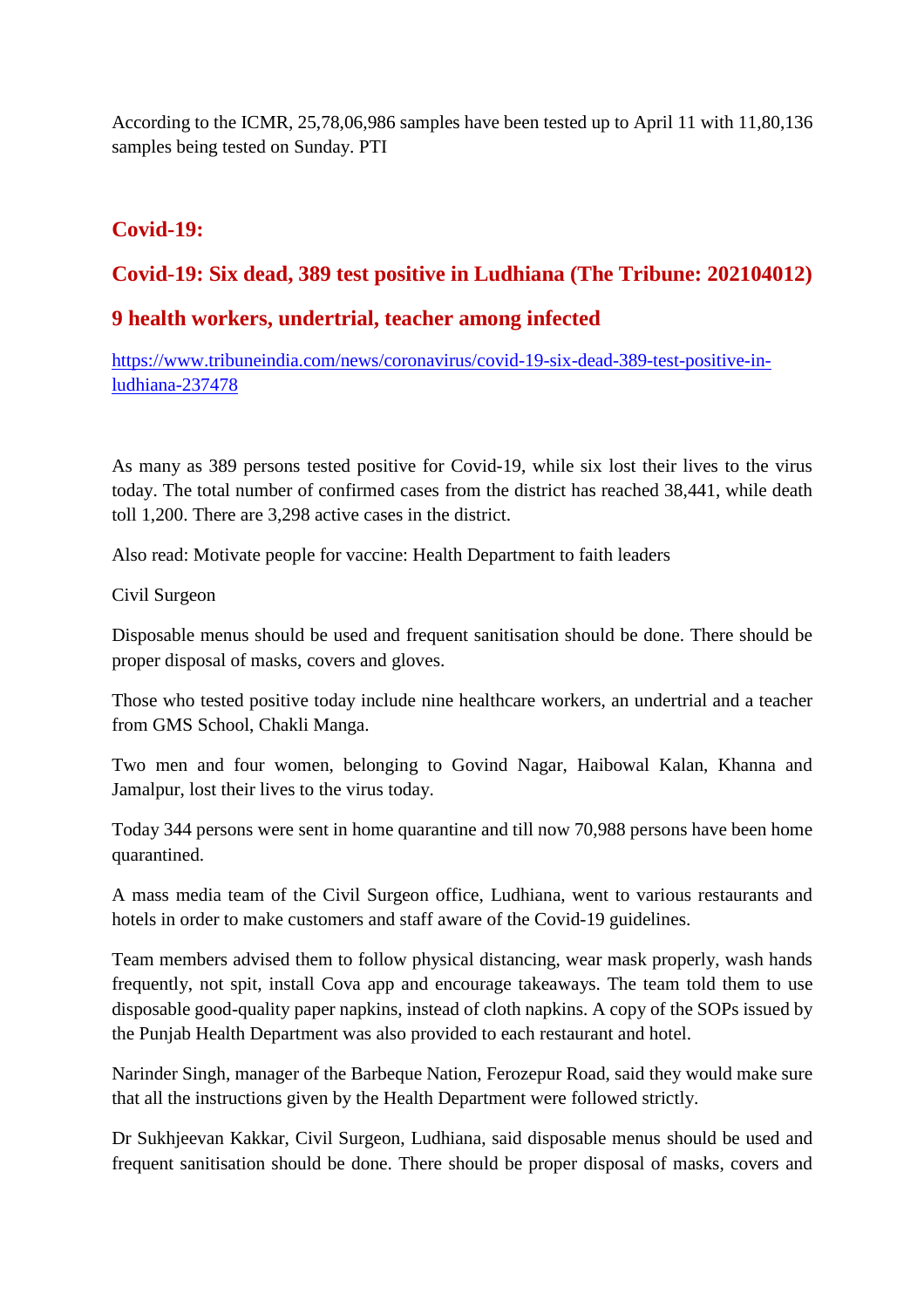gloves. Most importantly, tables should be sanitised each time the customers leaves. He added that the kitchen area must be sanitised at regular intervals. The hotels and restaurants should strictly follow the SOPs issued by government time to time.

Weblink where residents can check real time status of vacant and filled beds in all hospitals:

## **Fatality rate**

# **At 9.33%, case fatality rate max in those aged over 70(The Tribune: 202104012)**

## **UT victims had diabetes, hypertension as most common comorbidities**

https://www.tribuneindia.com/news/coronavirus/at-9-33-case-fatality-rate-max-in-thoseaged-over-70-237497

At 9.33%, case fatality rate max in those aged over 70

Youths not wearing their masks properly at the Chandigarh railway station on Saturday. TRIBUNE PHOTO: NITIN MITTAL

Seventeen persons have already died due to Covid-19 in the city in just 10 days of this month. A majority of those who succumbed to the illness were aged above 70 years (six deaths) while five fell in the age group of 51 to 60 years.

At 9.33 per cent, the cases fatality rate is higher among patients aged above 70 in the city. In epidemiology, a case fatality rate is the proportion of deaths compared to the total number of people diagnosed with the disease.

As per the data presented by the UT Administration to a team of the Union Ministry of Health and Family Welfare, the age-wise case fatality rate of patients aged 41-50 years is 1.19 per cent, followed by 2.04 per cent (51-60 years), 3.14 per cent (61-70 years) and 9.33 percent (70 years and above).

Common comorbidities that aggravated the illness among patients were diabetes and hypertension. More than 47 per cent victims had diabetes and 49 per cent were already suffering from hypertension.

64% males among victims

It has been observed that the mortality rate is higher among males. Of the 377 deaths reported from the city till April 4, over 64 per cent were males.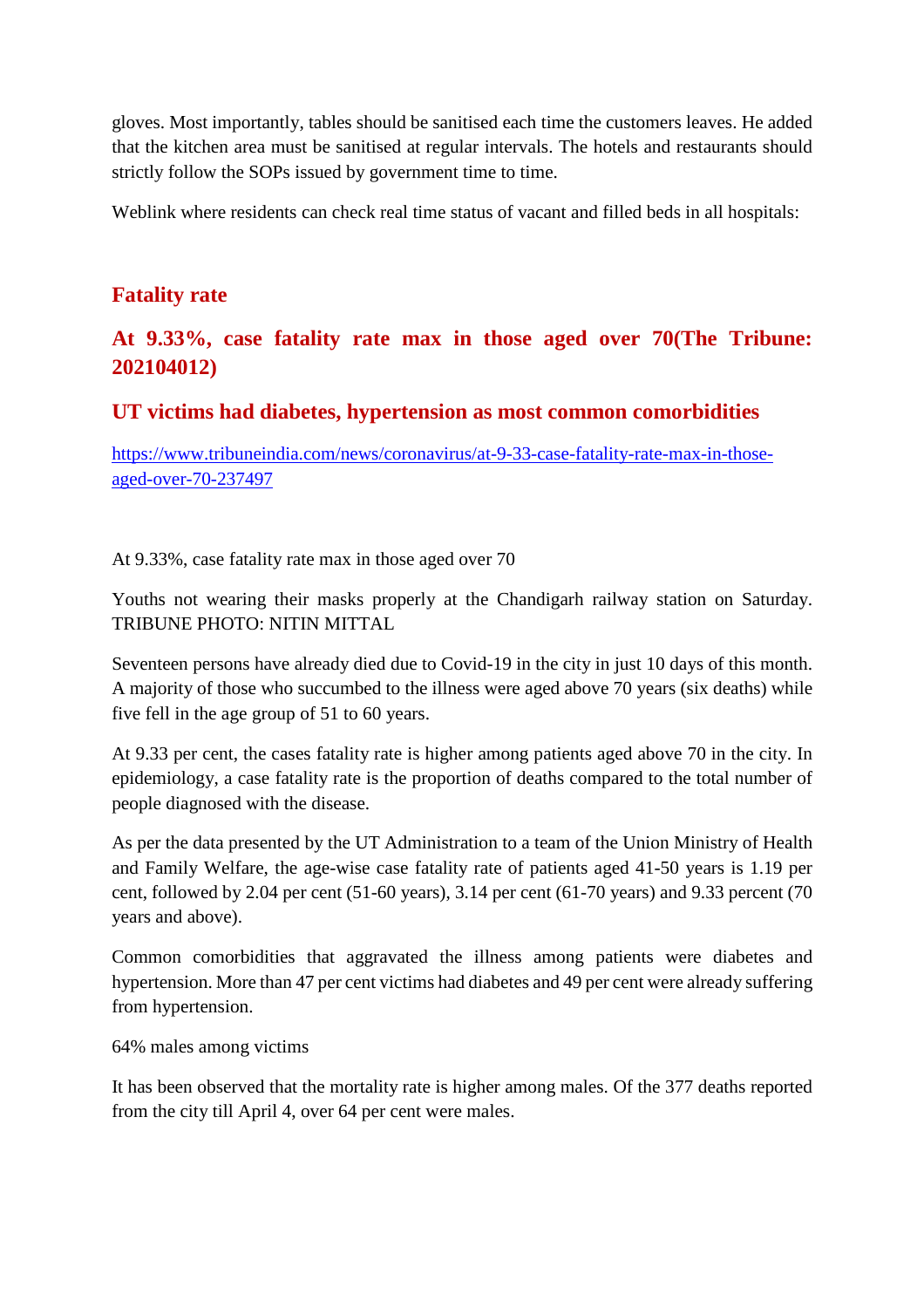# **J&J vaccine under EU review over blood clots**

# **J&J vaccine under EU review over blood clots (The Tribune: 202104012)**

https://www.tribuneindia.com/news/coronavirus/jj-vaccine-under-eu-review-over-bloodclots-237096

A man receives the AstraZeneca vaccine in Madrid, Spain. Reuters

Europe's drug regulator said it is reviewing reports of rare blood clots in four people who received Johnson & Johnson's Covid vaccine and has expanded its probe into AstraZeneca's shot to include reports of a bleeding condition.

Of the four serious cases of clotting and low platelets, three occurred in the US during the rollout of J&J's vaccine from its Janssen unit, the European Medicines Agency (EMA) said on Friday, adding that one person had died and that one case was reported in a clinical trial. It was the first news of EMA's probe of the J&J vaccine, while AstraZeneca's vaccine has been dogged for weeks over possible links to rare blood clots in the brain and abdomen, which the EMA has confirmed.

J&J said it was aware of the reports of blood clots possibly related to its vaccine and others, and is working with regulators to assess the data and provide relevant information. — Reuters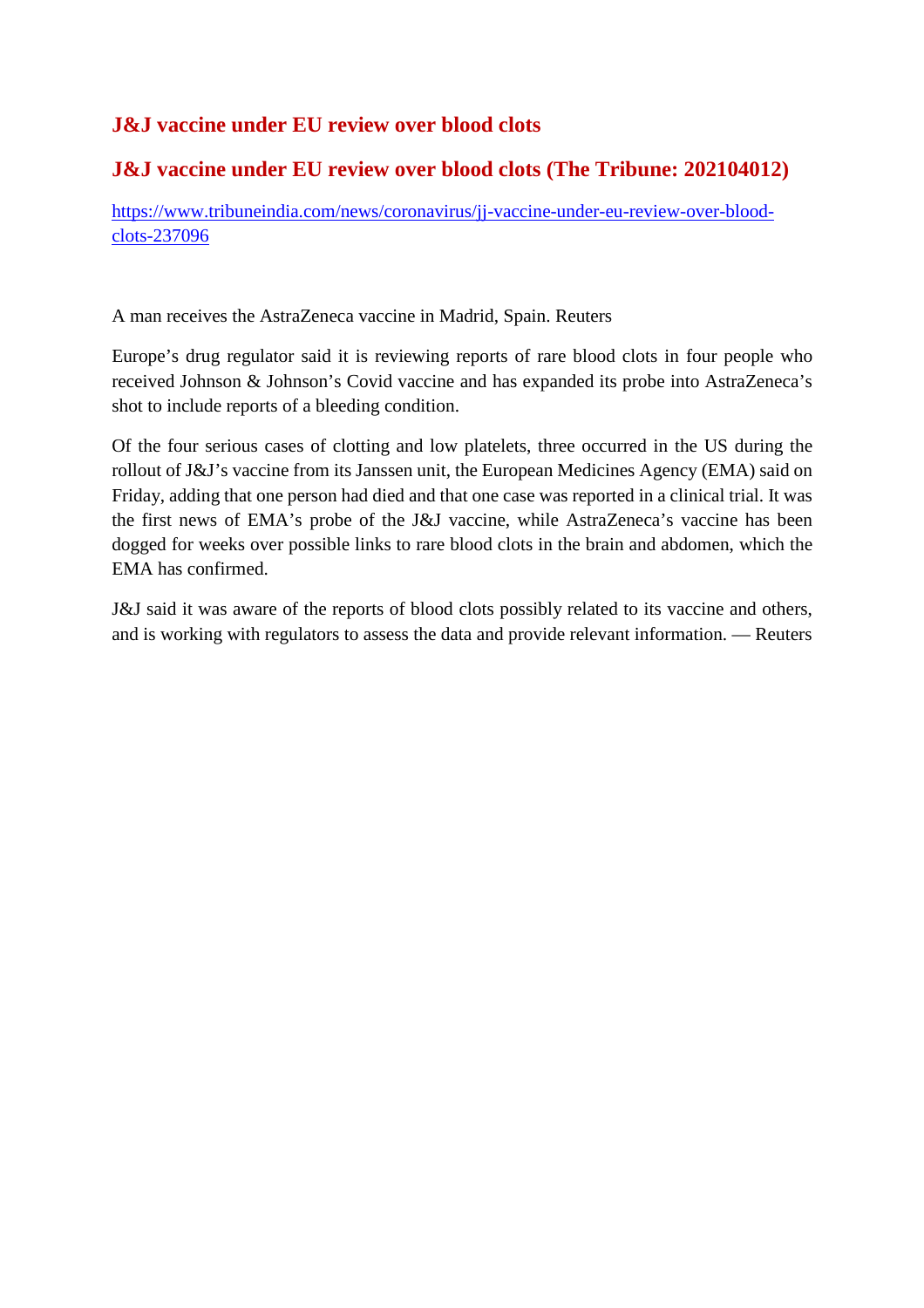# **TRACKING VIRUS NATIONS DEATHS** US 5,73,988 BRAZIL 3,45,287 MEXICO 2,06,146 JK 1,27,040 ITALY ,13,579 **WORLDOMETER** TILL APRIL 9, 11 PM

**Covid surge**

**State of economy amid Covid surge (Hindustan Times: 202104012)**

https://epaper.hindustantimes.com/Home/ArticleView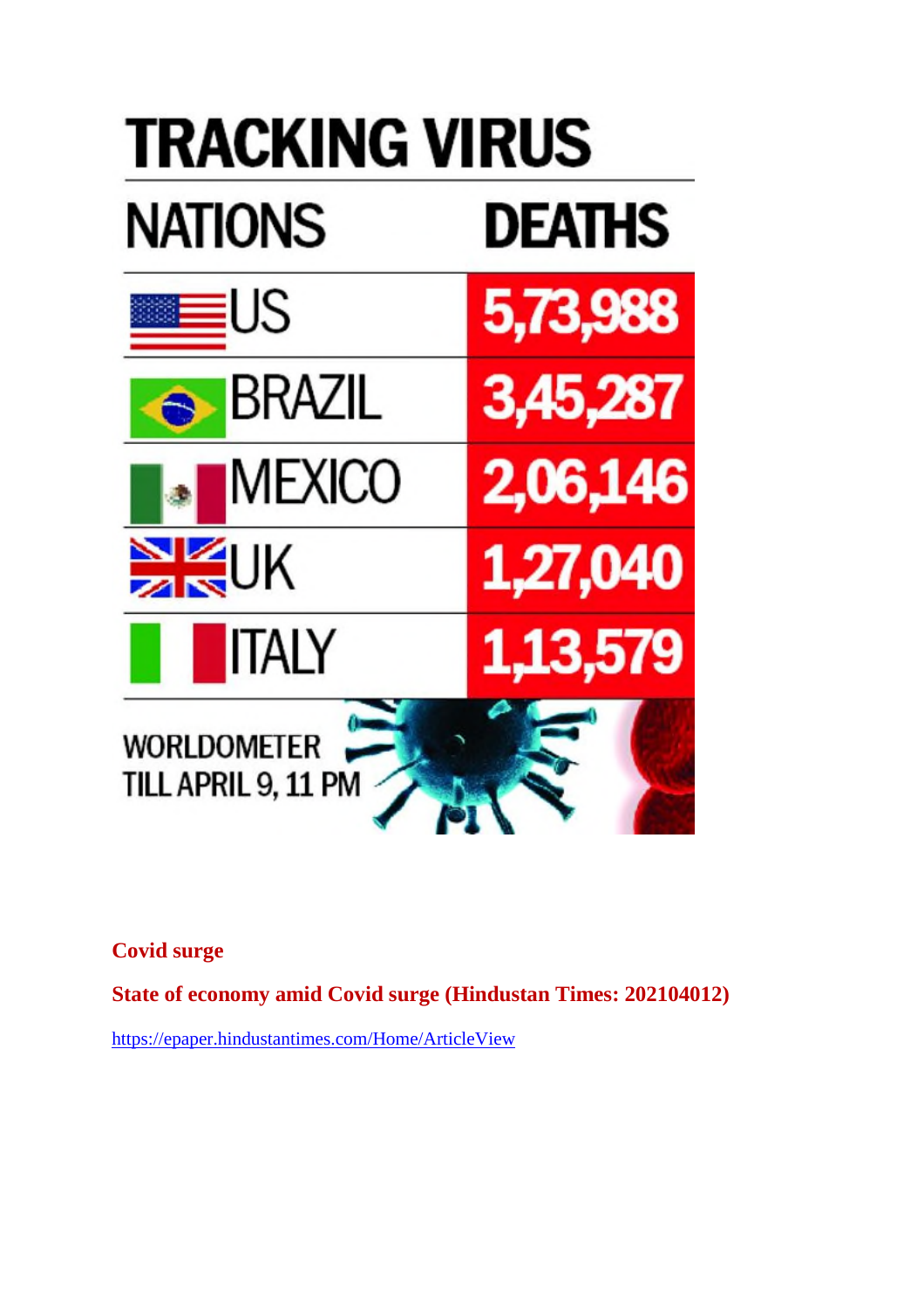NIBRI suffered the sharpest fall in the first week of the new fiscal year

The Nomura India Business Resumption Index (NIBRI) suffered its sharpest week-on-week fall in the week ending April 4, dropping to 90.7 from last week's value of 94.6. NIBRI reaching 100 will entail a return to pre-pandemic economic activity levels. It had almost reached that value in February, when it touched 99.3 in the week ending February 21. "Since it bottomed last April, NIBRI has risen every month, on average, but it declined for the first time this March (-2.8pp) and has already declined by much more in the first week of April (-4.5pp)", a research note by Nomura economists Sonal Varma and Aurodeep Nandi said. "Given the continued rise in cases and the likelihood of more statewide restrictions, we expect softer sequential growth in Q1 FY22 but view the medium-term impact as limited," the note added. With new cases rising continuously across regions, NIBRI might continue its downward trend. To be sure, NIBRI values are almost twice compared to what they were at this time last year, given the complete lockdown that was in place back then.

# **Nomura India Business Resumption Index (NIBRI)**



# The second wave has come at a time when sequential recovery was losing momentum

Even without the second wave, India's post-pandemic economic revival trajectory created a division among economists. Most institutional and private forecasts have been doing an upward revision of India's 2021-22 growth projections. The IMF's latest **World Economic Outlook report** upgraded India's 2021-22 GDP growth forecast from 11.5% to 12.5%. However, most high-frequency indicators have been showing that the sequential economic recovery has been losing momentum. This was seen in a sharp contraction of 4.6% in the index of eight core sector industries in the month of February. This index comprises of around 40% of the Index of Industrial Production (IIP) basket. The March Purchasing Managers Index (PMI) numbers fell for both manufacturing and services. While both PMI manufacturing and services are still above the critical threshold of 50, it indicates expansion in economic activity compared to last month; PMI manufacturing suffered its second-biggest month-on-month fall in March since May 2020. What makes matters worse is the fact that PMI being an expansion zone has not helped

# **PMI Manufacturing and Services**

- **IHS Markit India manufacturing PMI**
- **IHS Markit India services PMI**
- **IHS Markit India composite PMI**

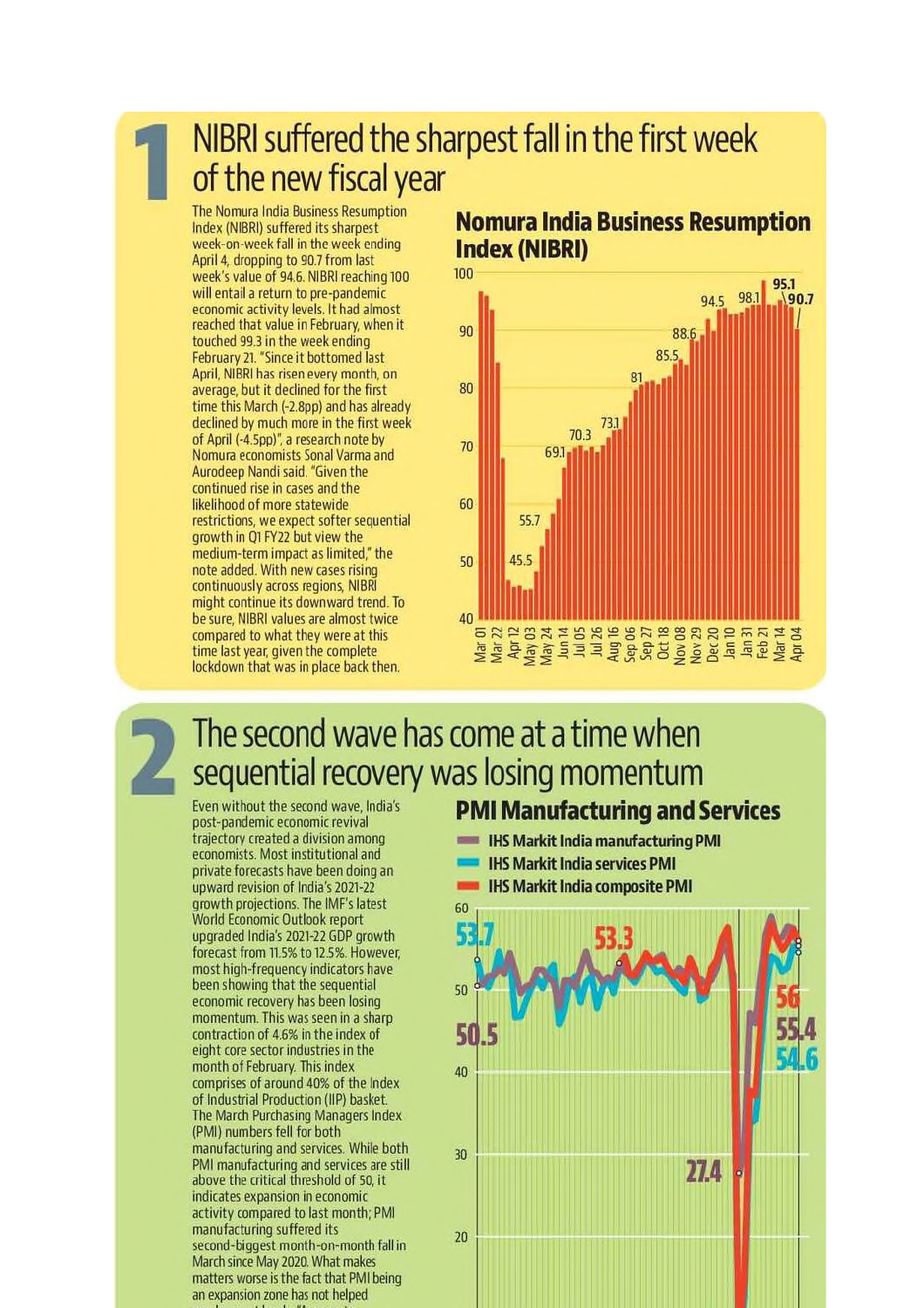India is currently experiencing a severe second wave of Covid-19 infections. With many states/cities reimposing lockdowns or lockdown-like restrictions, economic activity is bound to suffer. That the second wave has almost coincided with the imposition of the first lockdown in terms of the time of the year implies that the economy's performance might not be very impressive despite a favourable base effect on account of lockdown restrictions last year. Here are three charts that highlight the economic challenges of India's second Covid-19 wave.

## **Vaccines as COVID-19 cases rise**

# **Why are several States running low on vaccines as COVID-19 cases rise? (The Hindu: 202104012)**

https://www.thehindu.com/sci-tech/health/the-hindu-explains-why-are-several-statesrunning-low-on-vaccines-as-covid-19-cases-rise/article34292161.ece

What is behind the alarming shortfall being faced by several States, and how long is it likely to last?

The story so far: Several States have been complaining of a shortage of COVID-19 vaccines. Their stocks, they say, would suffice for barely three to four days. On the other hand, the Centre admits that while supplies are limited, there is enough for everyone. However, it could not permit universal adult vaccination, said the government.

# **COVID-19 reinfection**

# **Coronavirus | Protection against COVID-19 reinfection may last only for months (The Hindu: 202104012)**

https://www.thehindu.com/news/national/protection-against-covid-19-reinfection-may-lastonly-for-months/article34291140.ece

Study finds that 20-30% of those who had COVID-19 had poor neutralising activity against the virus after six months

A longitudinal cohort study in India has found that some people who had COVID-19 lacked meaningful immunity against the novel coronavirus to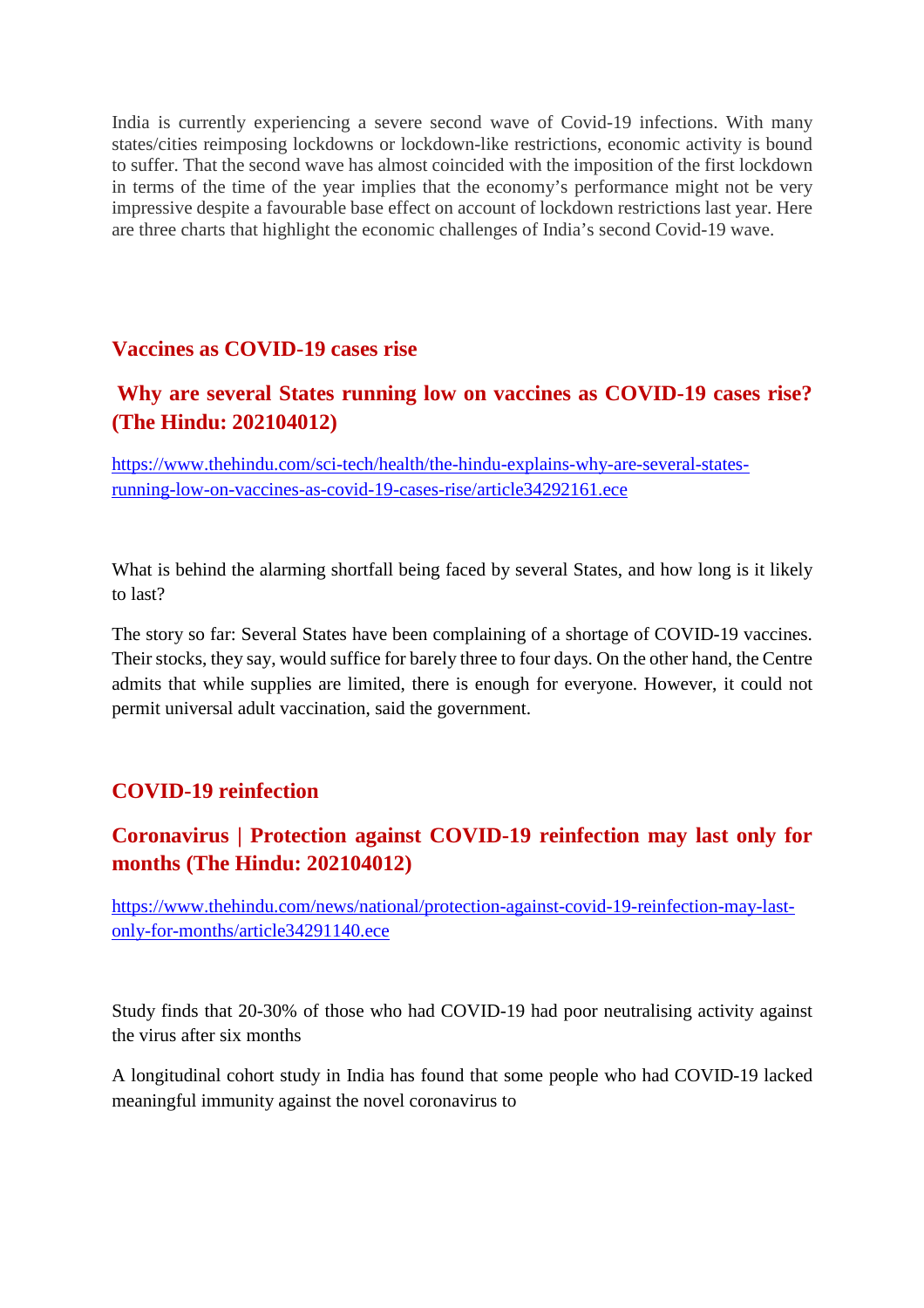# **Coronavirus | India's COVID-19 active cases**

# **Coronavirus | India's COVID-19 active cases breach 11-lakh mark for first time(The Hindu: 202104012)**

https://www.thehindu.com/sci-tech/health/coronavirus-indias-covid-19-active-cases-breach-11-lakh-mark-for-first-time-record-daily-high-of-152879/article34294441.ece

Death toll increased to 1,69,275 with 839 daily new fatalities, the highest since October 18, 2020, the Health Ministry data updated at 8 a.m. showed

Hitting another record daily high of 1,52,879 new coronavirus infections, India's COVID-19 tally of cases climbed to 1,33,58,805, while the active cases breached the 11-lakh mark for the first time since the outbreak of the pandemic, according to the Union Health Ministry data updated on April 11.

# **Myths and misconceptions (The Hindu: 202104012)**

https://www.thehindu.com/sci-tech/health/Myths-and-misconceptions/article16877037.ece

Pregnancy is a time of joy and happiness. The couple should be able to look forward to the arrival of the baby, with anticipation and exhilaration. It is a

# **Pulse oximeters**

# **What you need to know about pulse oximeters (The Hindu: 202104012)**

https://www.thehindu.com/sci-tech/health/what-is-it-pulse-oximeters-during-the-coronaviruspandemic/article32128601.ece

Pulse oximeters have been flying off the shelves during the COVID-19 pandemic. We decode how they work

Back when TikTok reigned strong in India, there were hundreds of videos of people showing that wearing a mask did not inhibit oxygen saturation. One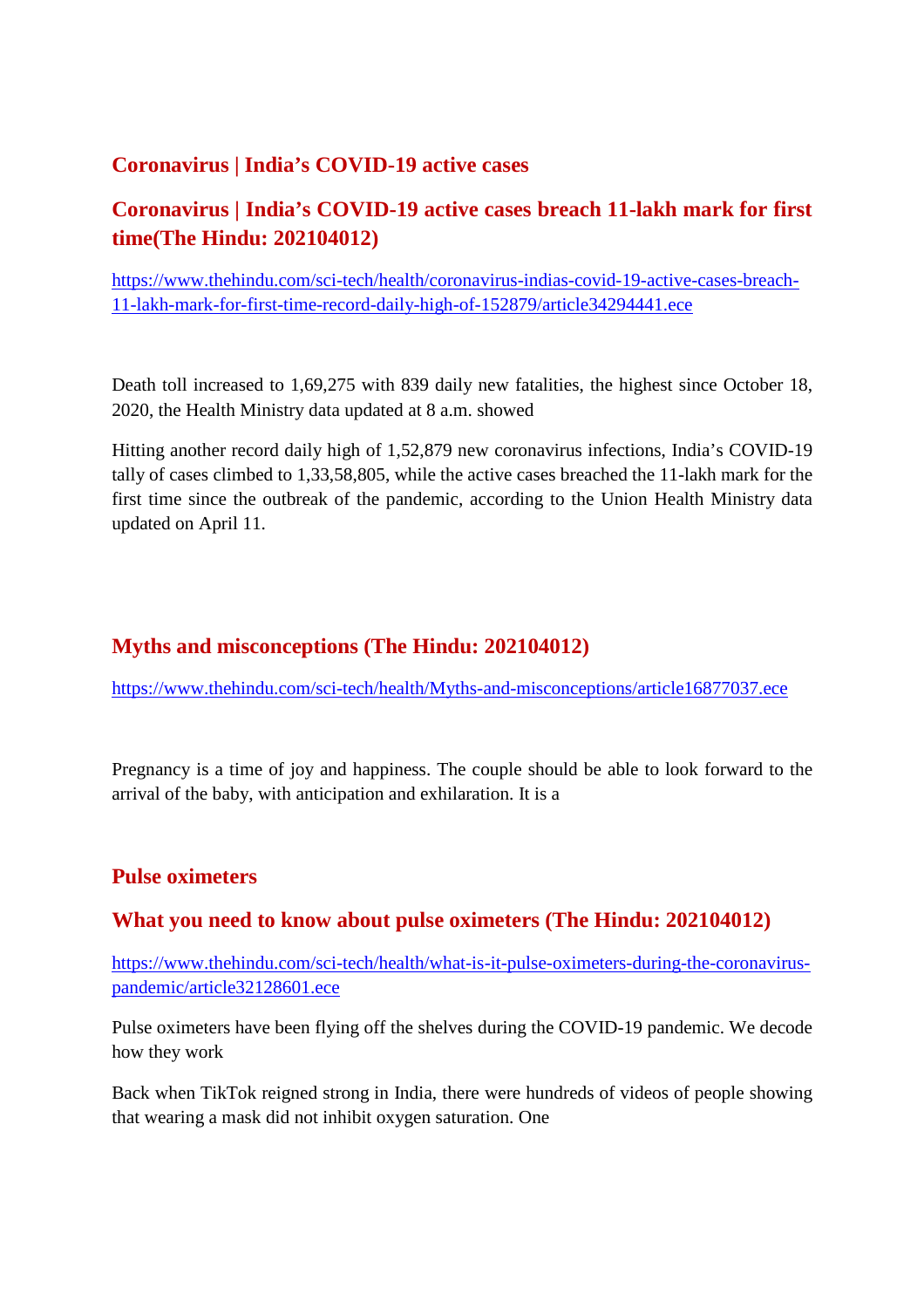# **Remdesivier (The Asian Age: 20210412)**

http://onlineepaper.asianage.com/articledetailpage.aspx?id=15523205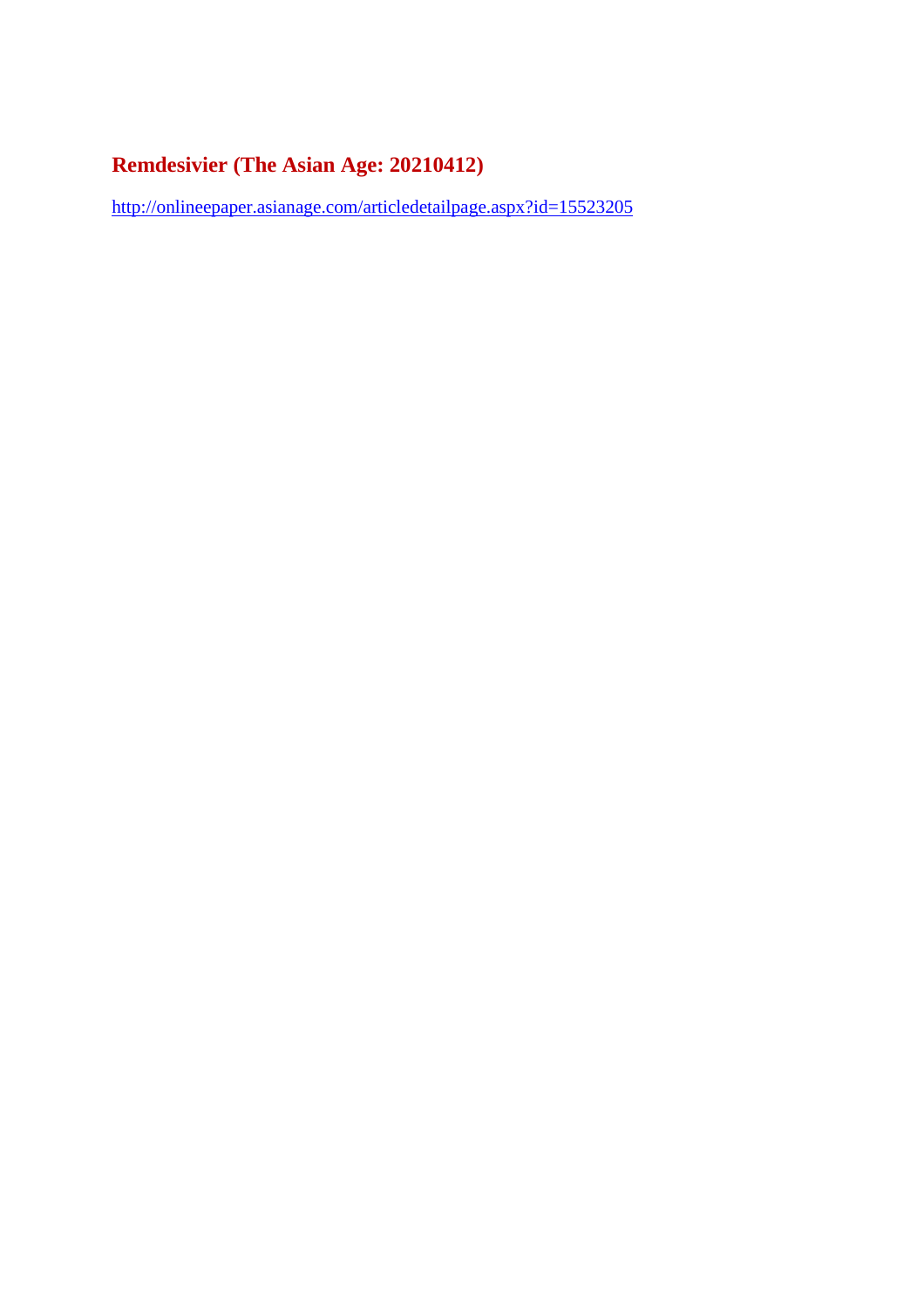# Govt: Ban till Covid situation in country stabilises

# Remdesivir drug export **banned as cases increase**

#### **AGE CORRESPONDENT** NEW DELHI, APRIL 11

India has banned export of the anti-viral drug Remdesivir amid a surge in Covid-19 cases in the country. In an order, the government said it has banned export of Remdesivir injection and Remdesivir active pharmaceutical ingredients (API) till the pandemic situation in the country stabilises.

Remdesivir is considered a key anti-viral drug in the fight against Covid-19, especially in adult patients with severe complications. Seven Indian companies are producing Injection Remdesivir under voluntary licensing agreement with  $M/s$ Gilead Sciences, USA. They have an installed capacity of about 38.80 lakh units per month.

In a statement, the Centre said, "Export of injection Remdesivir and Remdesivir Active Phar-<br>maceutical Ingredients (API) prohibited till the Covid-19 situation in the country improves.'

To ensure more people can get Remdesivir, the government said manufactures of Remdesivir have been asked to show on their website the details of their stockists and distributors. Drugs inspectors and other officers have been asked to verify stocks, check any malpractice and stop hoarding and black marketing.

"The Department of Pharmaceuticals has been

# **Maha CM still undecided on lockdown, decision April 14**

**SONU SHRIVASTAVA** MUMBAI, APRIL 11

The MVA government is likely to impose a<br>stricter lockdown from April 14 for two weeks as most of the members of the task force opined are in favour of it. However, Maharashtra chief minister Uddhav Thackeray is yet to take a final call.

The CM held a meeting with the task force and senior bureaucrats of the state administration on Sunday to seek their views on form of lockdown and took stock of the present Covid situation in district-wise.

in contact with the domestic manufacturers to ramp up the production of Remdesivir," the govern-<br>ment said. The National Clinical Management Protocol for Covid-19 lists Remdesivir as an investigational therapy, where informed and shared decision making is essential.

The states and UTs have been advised that these steps should again be communicated to all hospitals, both in public and private sector, and compliance monitored.

The decision comes days after several states reported shortage of the antiviral drug or injection used to treat novel coron-

According to a senior official, the meeting lasted for about two hours. Most of the task force<br>members have suggested imposing stricter lockdown for two weeks. The details of the lockdown are expected to be finalised within next 24 hours.

An official statement issued by the chief minister office. the Maharashtra chief minister said that during the stricter curbs, they would establish an Oxygen generation plant, make arrangements of beds, other<br>medical facilities and Remdesivir injection.

avirus cases. Several areas in a few states are witnessing people queueing up outside medical stores for the drug as the novel coronavirus cases in the country touch over daily highs for the past few days.

Maharashtra revenue Balasaheb minister Thorat had earlier said there is shortage of Remdesivir injections and the supply of vaccine doses was inadequate.

On Thursday, the state government capped the price of Remdesivir between ₹1,100 and ₹1,400 per vial and warned<br>against its hoarding and black marketing.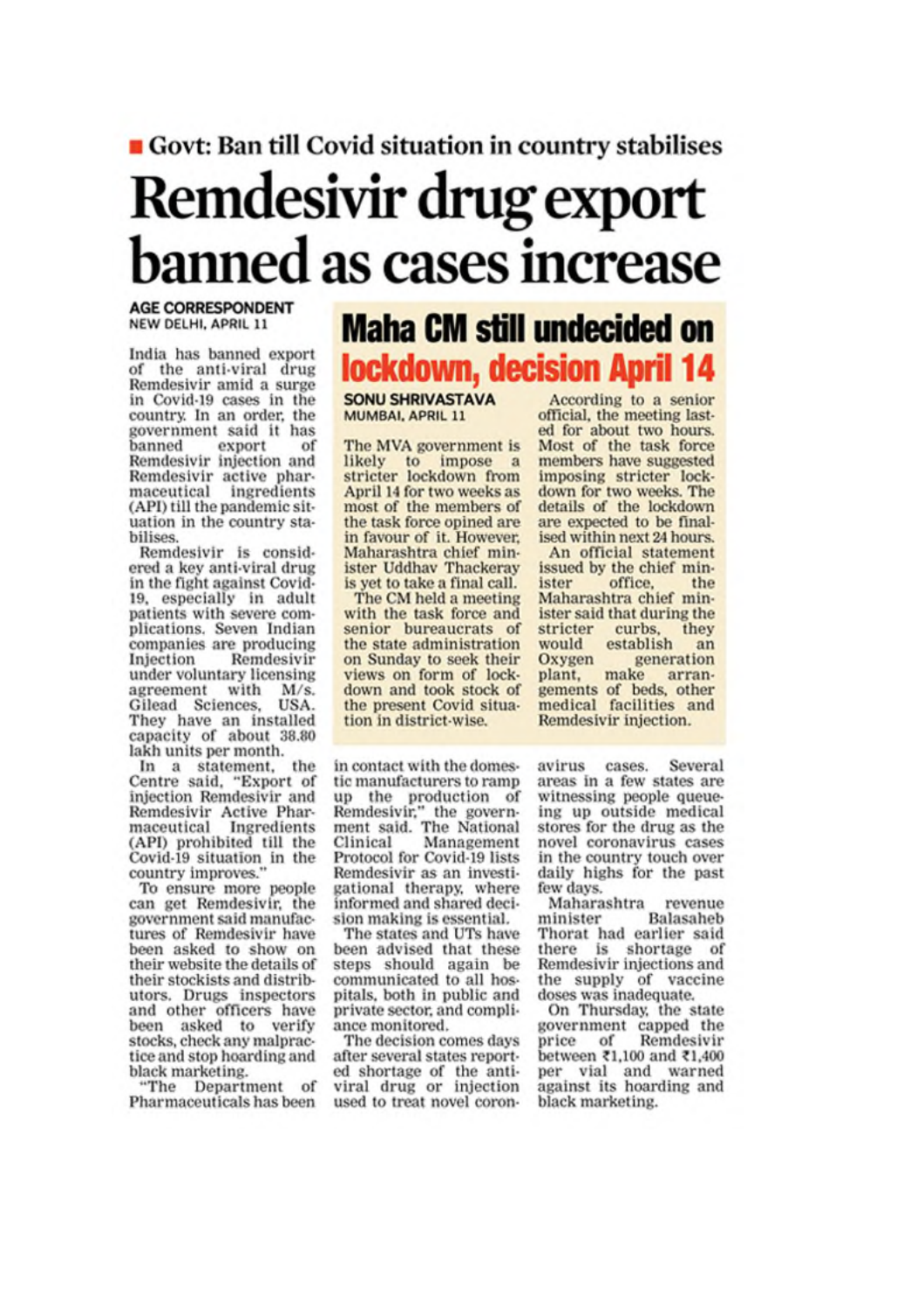### Fear (The Asian Age: 20210412)

http://onlineepaper.asianage.com/articledetailpage.aspx?id=15522365

# **EXPOSURE THERAPY Walk through your fear**

#### **SWATI SHARMA**

THE ASIAN AGE

THE ASIAN AGE<br>
ITHE ASIAN AGE<br>
ISO and the visit and or a multiplex,<br>
friends or go back to your work<br>
station and be in the company of<br>
station and be in the company of<br>
that dread of contracting the<br>
virus, making you wo

alone.<br>Lockdown, COVID fatigue from alone.<br>
Rockdown, COVID fatigue from<br>
Elockdown, COVID fatigue from<br>
elockdown, COVID fatigue fatiguese of<br>
from listening to the innumerable<br>
from listening to the innumerable<br>
from the virus, etc. have all taken<br>
from t

about this therapy,<br>is you and you<br>alone who needs<br>to get a hold on<br>yourself and get<br>rid of this men-<br>ace that's affect-<br>ing many in<br>these turbulent<br>thises

**WHAT TO DO**<br>NOW?

NOW?<br>
Anisha Jain, a senior<br>
points out that humans often<br>
points out that humans often<br>
arbidd poele or situations they're<br>
arbidd of "While this is a natural<br>
response to protect themselves<br>
harms or dangers, exponent<br>
f magnations of<br>even in a virtu-<br>al simulation<br>set up.<br>However,<br>choosing the<br>type of expo-<br>sure and how

**Unending COVID stories** have replaced anxiety with<br>dread and complete avoidance of the outside world. But experts say there's a way out of this

lust when it seemed there's no way out of<br>this matrix, experts have<br>reason to believe otherwise. it is conducted<br>depends upon<br>the nature of<br>the problem, its<br>as the person's **Exposure therapy, a concept** Exposure therapy, a concept<br>fast catching up across the<br>world during these COVID<br>times, could be of

some help. goals strengths."

# According to the psychologist,<br>there are two types of exposure<br>therapy:

1) Flooding: You are exposed to the dreadful event completely all at once till you feel calm in the that situation. With time, you begin to relax after realising to you. The best way to do hario is by going to reverse con

nario<br>
crowded places.<br>
2) Grading: You are<br>
steadily exposed to fear-<br>
ful events from low to<br>
accord intensity one

A therapist may use different types of exposure therapy – one may create a real-<br>life scenario for the person to<br>go through or use talking<br>therapy to encourage the<br>therapy to encourage the<br>present to impoine situations and person to imagine situations<br>or recall traumatic events. • People struggling with

Post-traumatic stress disor-<br>der and anxiety disorders can<br>significantly benefit from<br>exposure therapy.

at a time, until you can gain con-<br>fidence with each exposure to be<br>able to face the main dreadful

able to face the main dreadful event.<br>
"For example, the first step<br>
"For example" would be to go down to a familiar<br>
building premise. The second<br>
step would be walking in the open<br>
neighbourhood and the third step<br>
woul

While this is a natural response to protect themselves from the perceived<br>threats, harms or dangers, exposure therapy is one of the effective<br>behavioural treatments to overcome such fears, anxiety and escapist or avoidant tendencies

- Anisha Jain, senior psychologist at Mindtemple

#### and so on," elaborates Anisha. THERAPY, THERAPY ANYWHERE

Leading psychiatrist and psychotherapist Dr Anjali Chhabria<br>has been treating people from all<br>over the world by performing<br>exposure therapy both online and

exposure therapy both online and<br>orgine. "While on the one hand, parents<br>are getting anxious about sending<br>their children back to school,<br>youngsters have been dreading<br>venturing out on their own.<br>However, both youngsters a

says.<br>Exposure therapy requires that<br>people note down all the situa-<br>tions that make them anxious and rate them according to the level of<br>anxiety felt by them.

#### TURN TO PAGE 10

pour youngsters and<br>parents have found<br>exposure therapy helping<br>them in resuming their normal activities

- Dr Anjali Chhabria, psychiatrist and<br>psychotherapist

While on the one hand, parents are getting anxious about ending their children back to school, youngsters have been dreading venturing<br>been dreading venturing<br>out on their own. However,<br>both youngsters and

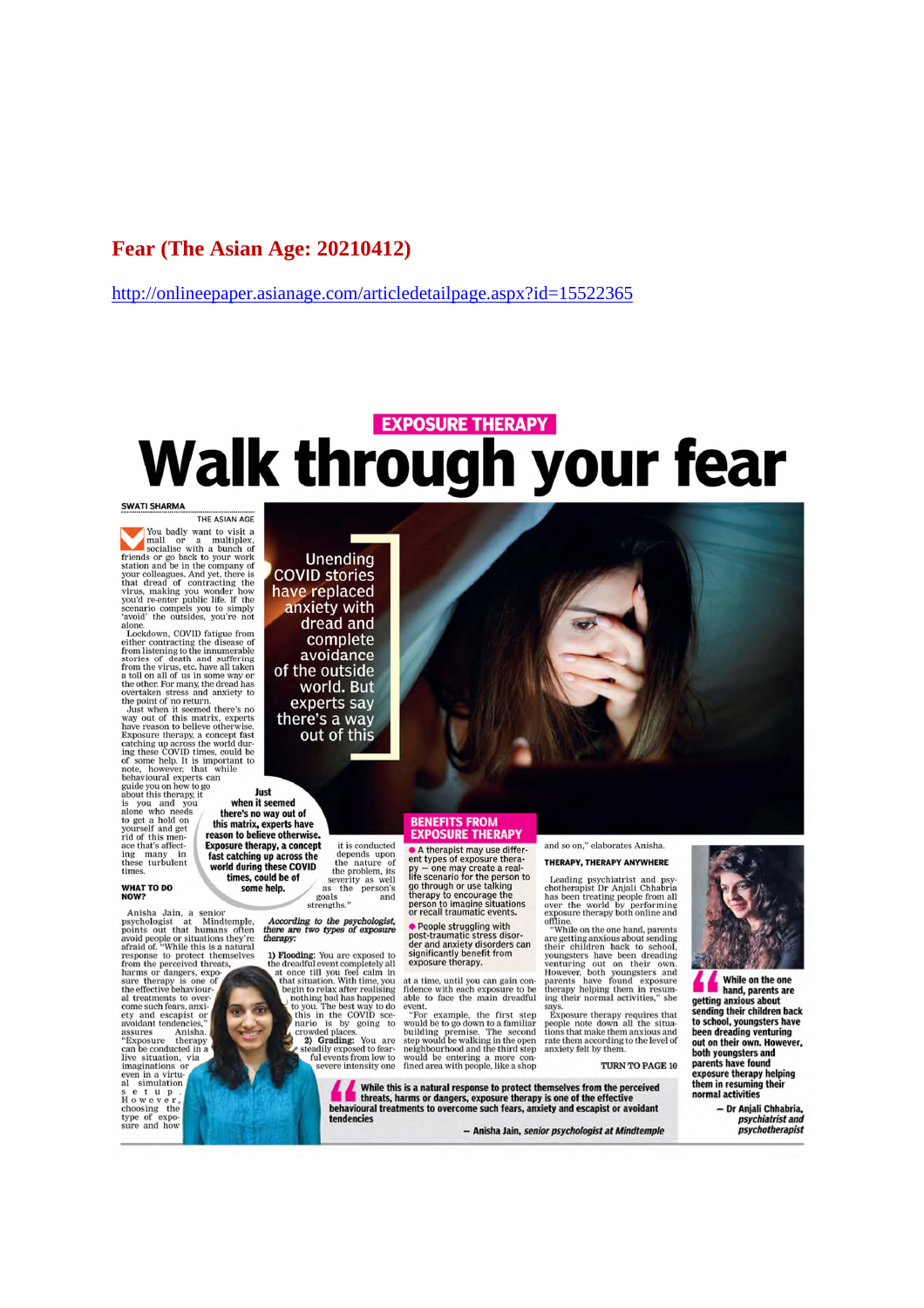## **Pandemic**

# **Why the Indo-Pacific has assumed significance for Europe after the pandemic (The Indian Express: 20210412)**

https://indianexpress.com/article/opinion/columns/indo-pacific-region-covid-pandemicglobal-economy-7269371/

Germany and its European partners are set for a meaningful engagement with Asia. It's based on an understanding of the region's geopolitical and economic significance.

A door sign shows the batch of AstraZeneca vaccine currently used at a vaccination center in Bucharest, Romania (AP)

The pandemic has upended many certainties. But it has reinforced one major trend in global politics: The rise of Asia. While the global economy crashed in 2020, economies such as Vietnam and China grew. A number of Asia's open societies have shown us how to successfully contain the virus. And without the leading vaccine exporter, India, the world will not beat the pandemic.

As an exporting nation, Germany has long observed Asia's rise through the lens of economic opportunity. However, that falls short of the mark today. At the end of the day, the region's rise has created three Asias. There is the familiar Asia of business — open, dynamic, interconnected. However, there is also an Asia of geopolitics, with ever-starker nationalisms, territorial conflicts, arms races and Sino-American rivalry. Lastly, we have an Asia of global challenges, without which fair globalisation and getting on top of the pandemic or the climate crisis are impossible.

These three Asias are increasingly at loggerheads. Geopolitical rivalries threaten free trade. The fight against the pandemic is mutating into a systemic competition between democracy and authoritarianism. And frenzied economic growth is fuelling climate change. With these dynamics, the region between the African east coast and the US west coast, the Indo-Pacific, will have a decisive impact on the world's future.

For Germany, this means that we must invest more in this region — not only economically, but also politically. To this end, the German government has, for the first time, adopted guidelines for the Indo-Pacific, with which we seek cooperation with all countries of the region: For open economies and free trade; for the fight against pandemics and climate change; and for an inclusive, rules-based order.

In order to assert these interests, we need the clout of a united Europe. That is why we, together with France and the Netherlands, have commenced work on a European strategy for the Indo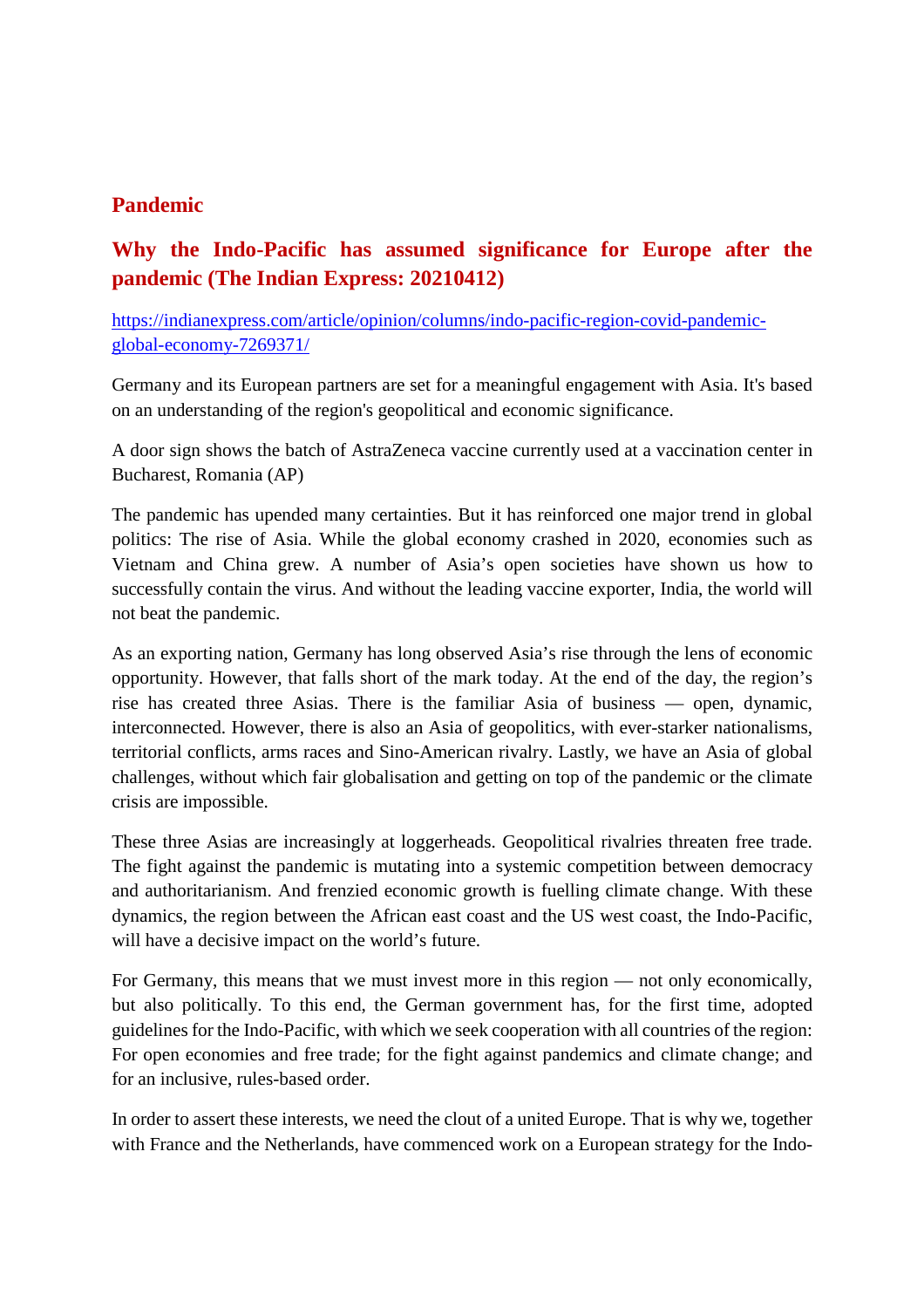Pacific. The strategy is set to be in place by the end of the year, and the EU foreign ministers will begin consultations this month.

Such a European strategy for the Indo-Pacific must take all three Asias into account. The strategy takes its lead from the Asia of business — the EU and Germany are already wellpositioned here. Europe is a key trading, technology and investment partner for many countries of the region. Germany alone now conducts one-fifth of its foreign trade with the countries of the Indo-Pacific, and millions of jobs depend on this.

That is why we need to be even more ambitious when it comes to trade. The EU recently concluded groundbreaking free trade agreements with Japan, Singapore and Vietnam that set environmental and social standards. At the same time, in late 2020, the countries of East and Southeast Asia created the world's largest free trade area, encompassing one-third of the global economy. To my mind, this shows that if we Europeans do not become more proactive, others will write the rulebook of the future. That is why it is time for the EU to swiftly conclude the ongoing negotiations on trade agreements with Australia and New Zealand – and to move forward with negotiations with Indonesia and India.

In so doing, we will also reduce dependencies, which we have experienced most painfully in the coronavirus crisis. Our principle here should be diversification. While it goes without saying that China remains a key economic partner for us, we must not neglect developed economies such as Japan and South Korea or the growth markets of South Asia. This also applies to Southeast Asia – Indonesia is this year's partner country at the Hannover Messe, Germany's largest industrial fair.

Together with its Indo-Pacific partners, Europe can set standards for new technologies, humancentred digitisation and sustainable connectivity. In this endeavour, Europe can draw on its innovative and economic strength as well as its regulatory power. At the EU-India Summit in May, we want to launch a connectivity partnership with India that will further connect India's and Europe's digital economies. Furthermore, we will hold close consultations with the new administration under US President Joe Biden with a view to ensuring fair market access and investment conditions. These steps strengthen an open and interconnected Asia as a motor of the global economy.

Meanwhile, tensions are rising in the Asia of geopolitics. New cold wars or even hot conflicts in the Indo-Pacific would be an economic and political nightmare. Europe must, therefore, take a firmer stand against polarisation and more strongly advocate an inclusive, rules-based Indo-Pacific.

The strategic partnership concluded between the EU and the Association of Southeast Asian Nations (ASEAN) last December connects us with like-minded middle powers. We are underscoring Germany's interest in cooperation, open shipping routes and respect for international law — the sanctions against North Korea are a case in point — by dispatching a German Navy vessel to the region and signing up to the agreement on combating piracy in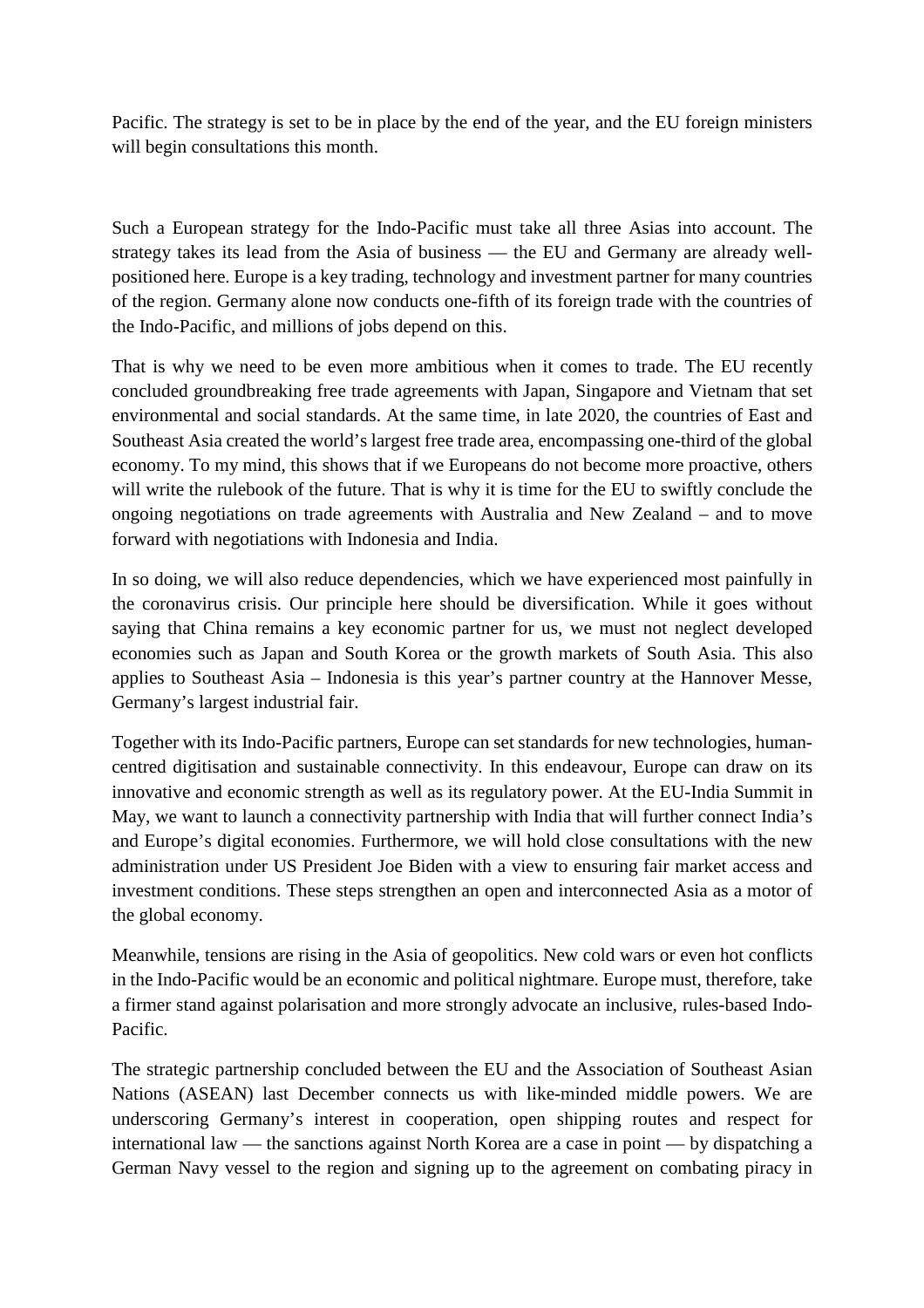Asia. Tomorrow, Federal Defence Minister Annegret Kramp-Karrenbauer and I will, for the first time, hold discussions about challenges facing free trade and security in the region together with our Japanese counterparts.

Containing geopolitical rivalries in Asia is also a precondition for shaping the future with the Asia of global challenges. As the biggest emitters of CO2, the US, China, India and the EU will only win the fight against climate change together. The Leaders Summit on Climate that will be hosted by the US next week sets the stage for cooperation. Germany and Europe will stand to benefit from this, as we have been investing in renewable energies, climate protection and biodiversity in the Indo-Pacific for many years.

Europe and the countries of the Indo-Pacific need each other also in the fight against the virus. We are committed to multilateral solutions. The EU is by far the biggest supporter of the international vaccine platform COVAX, and India as a leading producer of vaccines is the most important COVAX supplier. We will all benefit from this as, without the worldwide vaccination rollout, mutations will keep on setting us back in the fight against the pandemic.

Last but not least, Europe will continue to stand up for human rights and democracy in the Indo-Pacific. We demonstrated this recently with sanctions against those responsible for human rights violations in Xinjiang — and also against Myanmar's generals, who are taking their country to the brink of civil war. It is clear that all of this comes with a price tag. However, credibility and a commitment to principles remain important guideposts for us in global politics.

The future of Asia is determined by its people. Europe is ready for a new partnership  $-$  a partnership founded on seeking dialogue with the open Asia of business, taming geopolitical rivalry in Asia together and coming up with responses to the world of tomorrow with the Asia of global challenges. This must be the objective of European policy — for and with the Indo-Pacific.

# **Mutated virus far more infectious than original strain**

# **Delhi: Mutated virus far more infectious than original strain, says AIIMS director Randeep (The Times of India: 20210412)**

https://timesofindia.indiatimes.com/city/delhi/mutated-virus-far-more-infectious-thanoriginal-strain-says-guleria/articleshow/82021707.cms

Multiple variants of SARS-CoV-2, the virus that causes Covid-19, are circulating globally. (Representative pho...Read More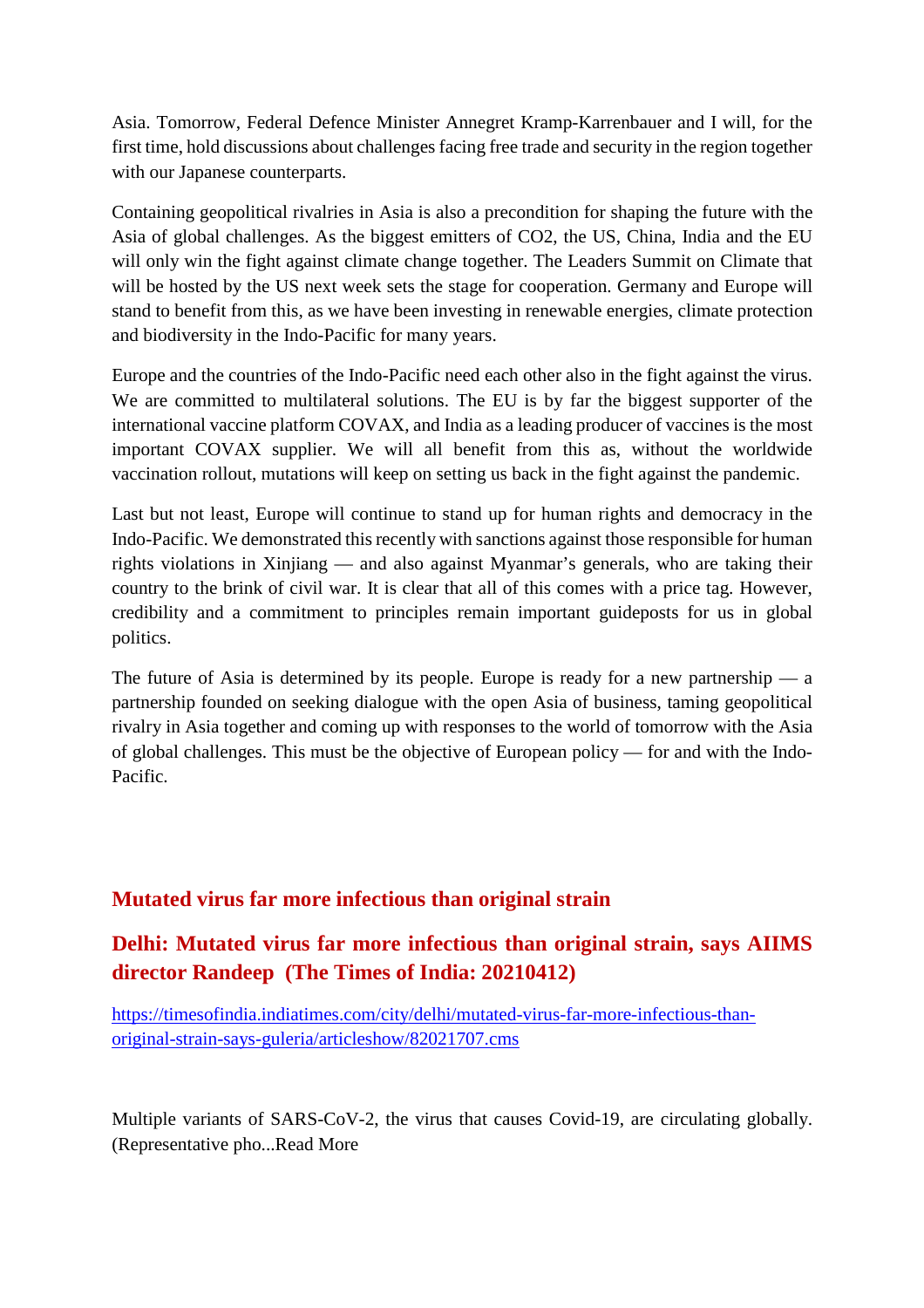The presence of a mutant variant of SARS-CoV-2, which is more infectious than the original strain, may have aided in the rapid spread of the disease in the capital, AIIMS director Dr Randeep Guleria told TOI on Sunday.

"We have observed that one primary patient (index case) is able to affect more people this time. During the earlier peak, one patient could spread the disease to 30-40% of his or her contacts. This time, it has been observed that 80-90% of people who come in contact with a patient turn positive," said Guleria, adding that there were multiple instances where the whole family had tested positive for Covid-19.

Coronavirus live updates: Record rise in daily cases in India, active cases surpass 12-lakh mark

India reported a record 1,68,912 Covid-19 infections overnight, data from the health ministry showed today, overtaking Brazil to become the second-most affected country globally by the coronavirus. It is the highest single-day rise so far, taking the total tally of cases to 1,35,27,717. Stay here for all live updates

# **Coronavirus live updates**

# **Coronavirus live updates: Record rise in daily cases in India, active cases surpass 12-lakh mark (The Times of India: 20210412)**

https://timesofindia.indiatimes.com/india/coronavirus-lockdown-in-india-covid-19-vaccinecases-live-updates-12-april-2021/liveblog/82023278.cms

High Court of Gujarat begins hearing on suo motu PIL on the Covid-19 situation in the state. Advocate General Kamal Trivedi says that it has become a fight between the people and Corona; he adds that he urges people to not rush for Remdisivir injection.

We added 5,000 more beds last week and will add more. At present, there are 5,525 beds in Delhi. 190 beds are occupied which amounts to 2%. We have also requested central govt to increase beds to their current tally of 190: Delhi health minister Satyendar Jain

11:15 (IST) Apr 12

Covid vaccine is need of country, everyone has right to safe life: Rahul Gandhi

Batting for coronavirus vaccine for all, Congress leader Rahul Gandhi on Monday said it is the need of the country as everyone has the right to a safe life. He said this as part of "SpeakUpForVaccinesForAll" campaign launched by the party on social media, demanding Covid-19 vaccine for all citizens to protect them from the virus.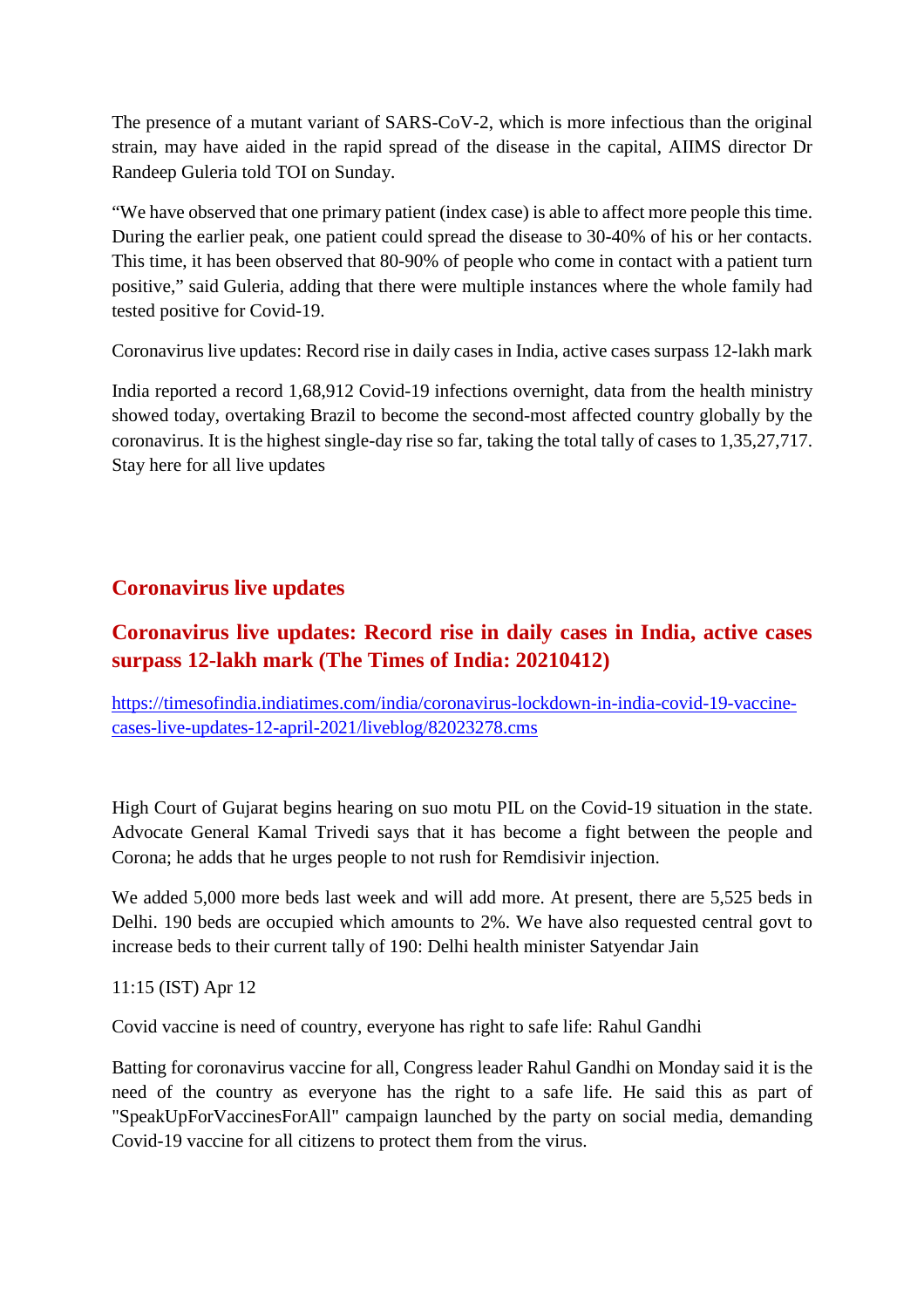One police officer from Mumbai's Vakola Police Station, aged 54, has died after testing positive for Covid-19. He was admitted at BKC jumbo Covid centre for treatment. 101 police personnel have died due to coronavirus so far: Mumbai Police

## **Cell disease**

# **Adaptive cognitive training program may help children with sickle cell disease for attention, working memory difficulties (New Kerala: 20210412)**

https://www.newkerala.com/news/2021/50800.htm

Washington, April 11: The findings of a recent study suggest that an adaptive cognitive training program could help treat attention and working memory difficulties in children with sickle cell disease (SCD).

The study was published in the Journal of Pediatric Psychology.

These neurocognitive difficulties have practical implications for the 100,000 individuals in the U.S. with SCD, as 20-40 per cent of youth with SCD repeat a grade in school and fewer than half of adults with SCD are employed.

Interventions to prevent and treat neurocognitive difficulties caused by SCD have the potential to significantly improve academic outcomes, vocational attainment, and quality of life.

The study, led by Steven Hardy, PhD, director of Psychology and Patient Care Services at the Center for Cancer and Blood Disorders at Children's National Hospital, examined a promising approach using an adaptive cognitive training program (known as Cogmed Working Memory Training) that patients complete at home on an iPad.

Using a randomized controlled trial design, children were asked to complete Cogmed training sessions 3 to 5 times per week for about 30 minutes at a time until they completed 25 sessions. The Cogmed program involves game-like working memory exercises that adapt to the user's performance, gradually becoming more challenging over time as performance improves.

The team found that patients with sickle cell disease (SCD) who completed the cognitive training intervention showed significant improvement in visual working memory compared to a waitlist group that used Cogmed after the waiting period. Treatment effects were especially notable for patients who completed a training "dose" of 10 sessions

"Patients who completed at least 10 cognitive training sessions showed improved visual working memory, verbal short-term memory and math fluency," Dr Hardy said.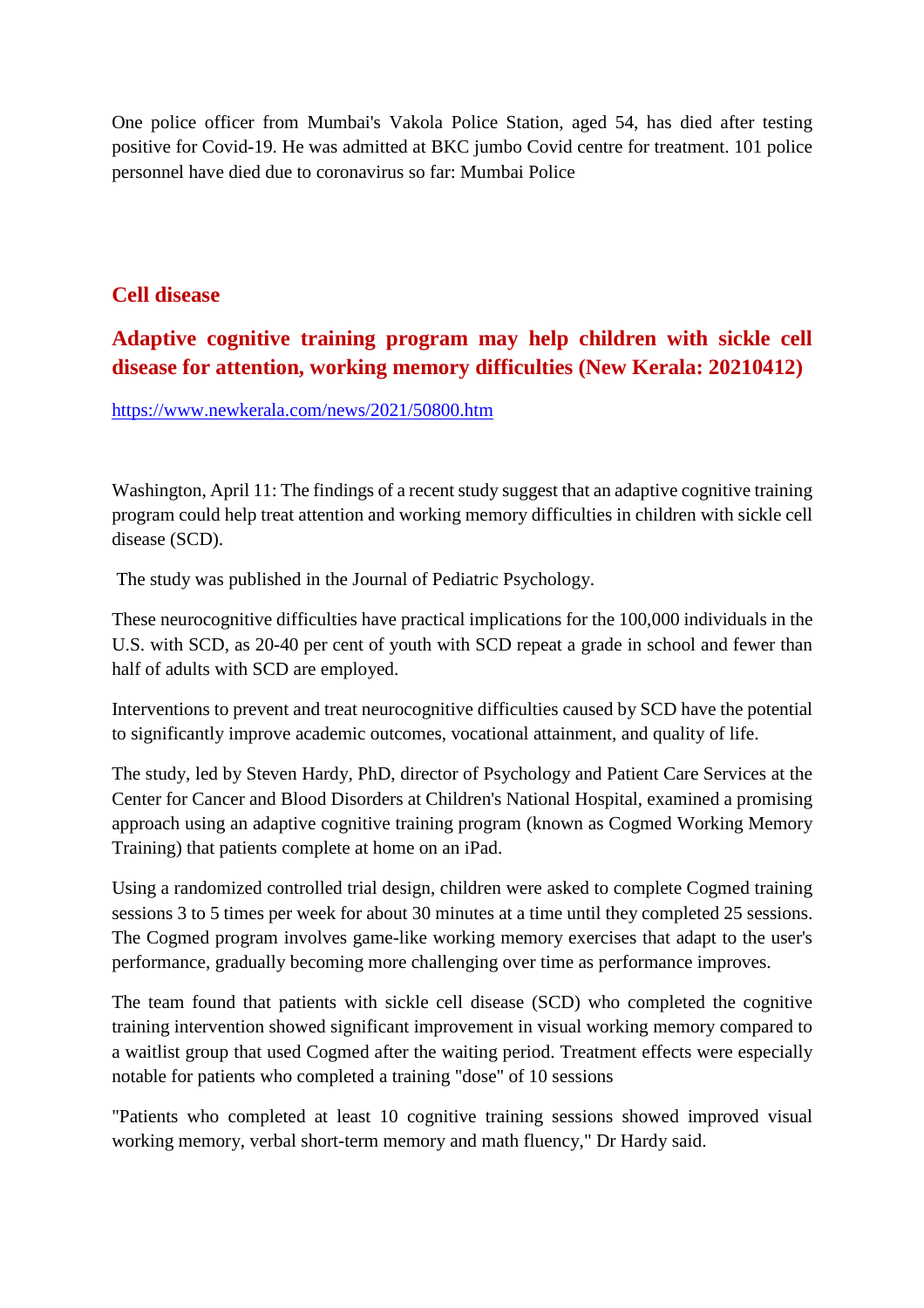SCD increases the risk for neurocognitive difficulties because of cerebrovascular complications (such as overt strokes and silent cerebral infarcts) and underlying disease characteristics (such as chronic anaemia). Neurocognitive effects of SCD most commonly involve problems with attention, working memory and other executive functions.

"This study demonstrates that digital working memory training is an effective approach to treating neurocognitive deficits in youth with sickle cell disease," Dr Hardy added.

"We also found that benefits of the training extend to tasks that involve short-term verbal memory and math performance when patients are able to stick with the program and complete at least 10 training sessions. These benefits could have a real impact on daily living, making it easier to remember and follow directions in school and at home, organize tasks or solve math problems that require remembering information for short periods of time."

To date, there have been few efforts to test interventions that address the neurocognitive issues experienced by many individuals with SCD. These findings show that abilities are modifiable and that a non-pharmacological treatment exists.

(ANI/8 hours ago) https://www.newkerala.com/health-news.php

Adaptive cognitive training program may help children with sickle cell disease for attention, working memory difficulties

# **Natural antioxidants**

# **Can natural antioxidants help fight new GI symptoms in Covid patients? (New Kerala: 20210412)**

https://www.newkerala.com/news/2021/50753.htm

As many Covid-19 patients in the country are experiencing gastrointestinal (GI)-related symptoms in the second wave, which is now more lethal, health experts on Sunday emphasised that consumption of natural antioxidants might help fight the new GI symptoms.

The experts say that natural antioxidant like gamma oryzanol, which is derived from rice bran, has multiple health and GI benefits.

According to Anil Arora, Chairman, Institute of Gastroenterology, Hepatology and Pancreatobiliary Sciences, Sir Ganga Ram Hospital, New Delhi, supplementing a nutritious diet with gamma oryzanol may improve gastritis symptoms.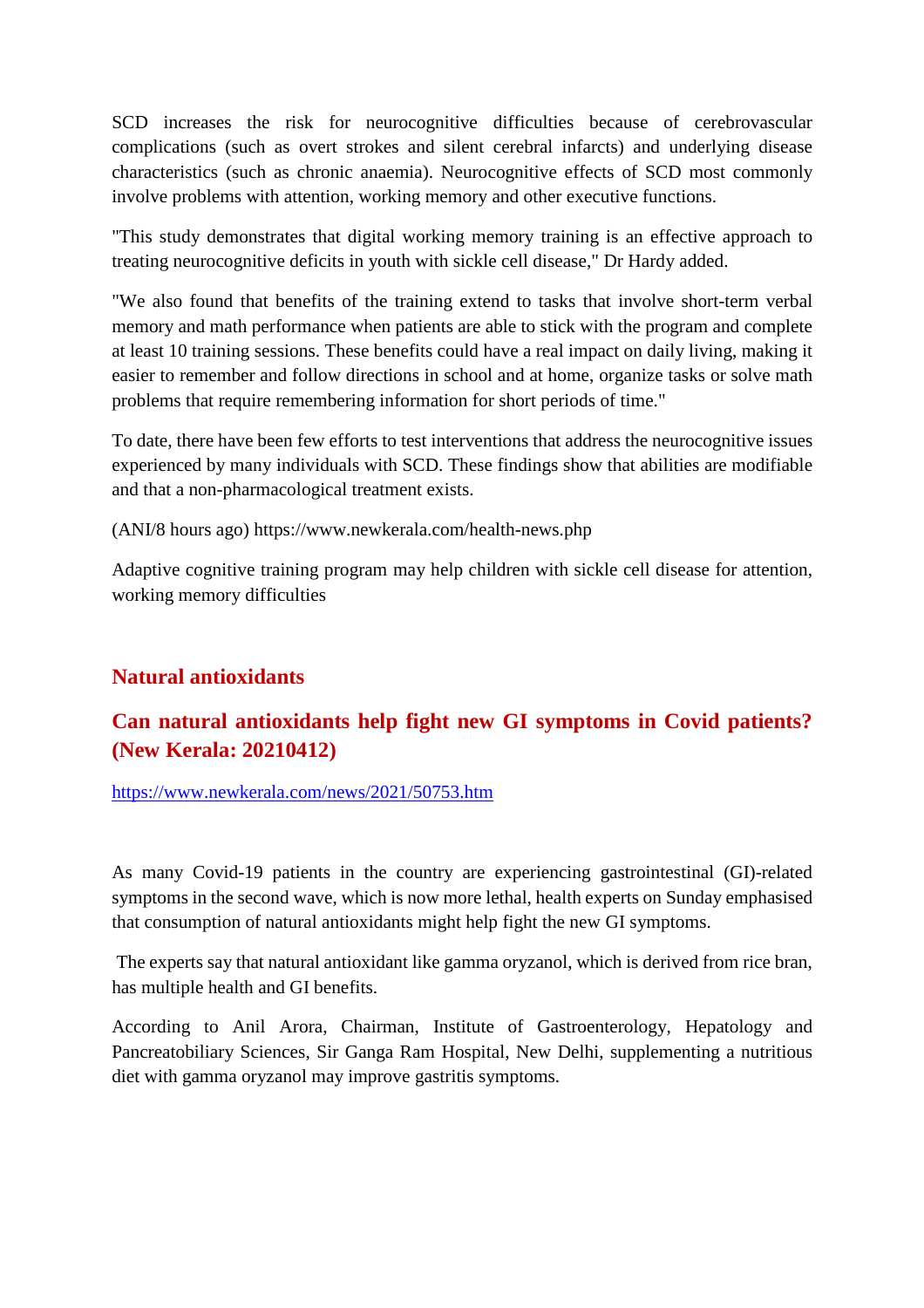"Doing modification in diet and taking natural antioxidants act as scavenging agents and control the cell damage can improve GI health and might help fight new GI-related Covid-19 symptoms," Arora told IANS.

The results of several clinical trials suggest that gamma oryzanol supplementation can help people manage and control many gastrointestinal complaints.

According to the experts, the outbreaks of viruses with widespread and mortality in the world population have motivated the research for new approaches.

While talking to IANS, Arora mentioned that even patients who are recovering from Covid-19 are experiencing massive gastrointestinal bleeding, which is due to clotting in the vessels that might lead to ulceration and necrosis and GI bleeding.

It is seen that Covid-19 patients in the second wave are experiencing new symptoms, such as joint pain, body ache, abdominal pain, vomiting, diarrhoea, ulceration in the stomach, etc, are among the new symptoms.

The health expets also found the absence of cough and fever and yet people being tested Covid positive.

They also warned that as many details about the SARS-CoV-2 virus are still not known, it is important to maintain a healthy diet by taking natural antioxidants to keep our other organs healthy such as the liver -- as it plays an important role in keeping us healthy.

"Gamma oryzanol improves liver functioning and remarkably exerts anti-oxidative, antiinflammatory and anti-apoptotic roles in the liver as an important detoxifying organ," Namita Nadar, Head of Department, Department of Nutrition and Dietetics, Fortis Hospital Noida, told IANS.

"One of the most important benefits of gamma oryzanol is that it has a protective effect on the liver. It can be taken as a food supplement for taking care of your liver," Nadar added.

Covid-19 pandemic in India registered another alarming trajectory on Sunday with over 11.08 lakh active caseload reported in the last 24 hours--the highest ever in the last seven months.

Only seven days are short in completion of seven months from September 18 last year when the highest ever 10,17,754 active Covid-19 cases were registered in India. Now, the active caseload registered till 7 am on Sunday is 11,08,087.

India's total active caseload now comprises 8.29 per cent of the country's total positive cases - - a net increase of 61,456 cases.

The five states of Maharashtra, Chhattisgarh, Karnataka, Uttar Pradesh and Kerala cumulatively account for 70.82 per cent of India's total active cases.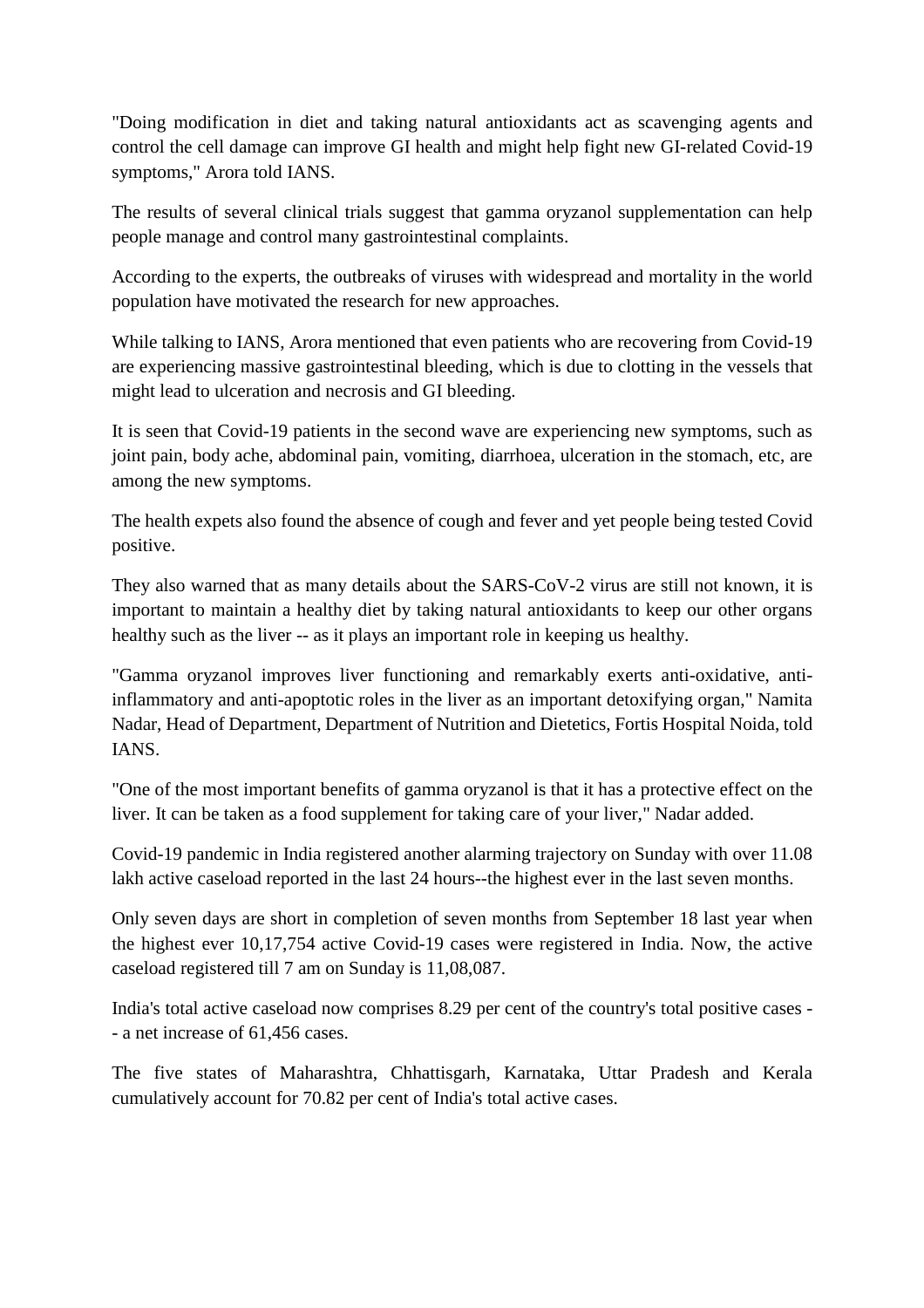## **Coronary disease**

# **Women at higher risk of coronary disease due to psychosocial stress(New Kerala: 20210412)**

https://www.newkerala.com/news/2021/50744.htm

Washington, April 11: The findings of a new study suggest that psychosocial stress, typically resulting from difficulty coping with challenging environments, may work synergistically to put women at significantly higher risk of developing coronary heart disease.

The study led by researchers at Drexel University's Dornsife School of Public Health was recently published in the Journal of the American Heart Association.

The study specifically suggested that the effects of job strain and social strain -- the negative aspect of social relationships -- on women is a powerful one-two punch.

Together they are associated with a 21 per cent higher risk of developing coronary heart disease. Job strain occurs when a woman has inadequate power in the workplace to respond to the job's demands and expectations.

The study also found that high-stress life events, such as a spouse's death, divorce/separation or physical or verbal abuse, as well as social strain, were each independently linked with a 12 per cent and 9 per cent higher risk of coronary heart disease, respectively.

The Drexel study used data from a nationally representative sample of 80,825 postmenopausal women from the Women's Health Initiative Observational Study, which tracked participants from 1991 to 2015, to find better methods of preventing cancer, heart disease and osteoporosis in women.

In the current follow-up study, Drexel researchers evaluated the effect of psychosocial stress from job strain, stressful life events and social strain (through a survey), and associations among these forms of stress, on coronary heart disease.

Nearly 5 per cent of the women developed coronary heart disease during the 14-year, sevenmonth study. Adjusting for age, time at a job, and socioeconomic characteristics, high-stress life events were associated with a 12 per cent increased coronary heart disease risk, and the high social strain was associated with a 9 per cent increased risk of coronary heart disease. Work strain was not independently associated with coronary heart disease.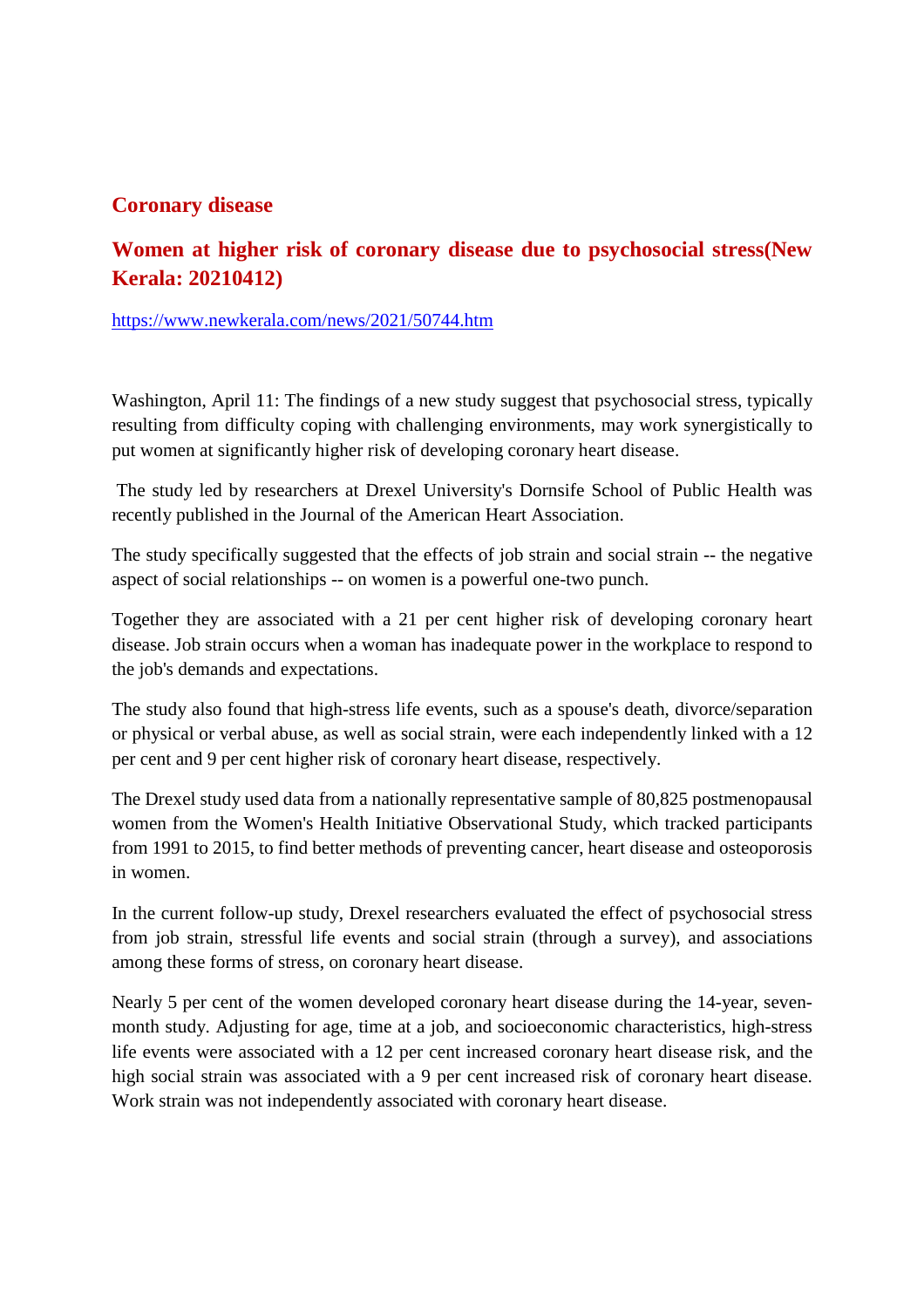Coronary heart disease, the leading cause of death in the United States, occurs with the heart's arteries become narrow and cannot bring sufficient oxygenated blood to the heart. The latest work builds on earlier studies linking psychosocial stress to coronary heart disease by finding out how job strain and social strain work together to compound disease risk.

"The COVID-19 pandemic has highlighted ongoing stresses for women in balancing paid work and social stressors. We know from other studies that work strain may play a role in developing CHD, but now we can better pinpoint the combined impact of stress at work and at home on these poor health outcomes," said senior author Yvonne Michael, ScD, SM, an associate professor in the Dornsife School of Public Health.

Michael added, "My hope is that these findings are a call for better methods of monitoring stress in the workplace and remind us of the dual-burden working women face as a result of their unpaid work as caregivers at home."

The study's authors said that future studies should look at the effects of shift work on coronary heart disease and explore the effects of job demands according to gender.

"Our findings are a critical reminder to women, and those who care about them, that the threat of stress to human health should not go ignored," said lead author Conglong Wang, PhD, a recent Dornsife graduate who conducted the research while at Drexel.

"This is particularly pertinent during the stressors caused by a pandemic," Wang added.

# **Postpartum depression**

# **Study finds increased risk of postpartum depression in women exposed to harmful chemicals in plastic (New Kerala: 20210412)**

### https://www.newkerala.com/news/2021/50743.htm

A novel study has found that there is a higher risk of experiencing postpartum depression by women who are exposed to endocrine-disrupting chemicals commonly found in plastics, during pregnancy.

The findings of the study were published in the Endocrine Society's Journal of Clinical Endocrinology and Metabolism.

The study also found that these harmful chemicals may influence hormonal shifts during pregnancy.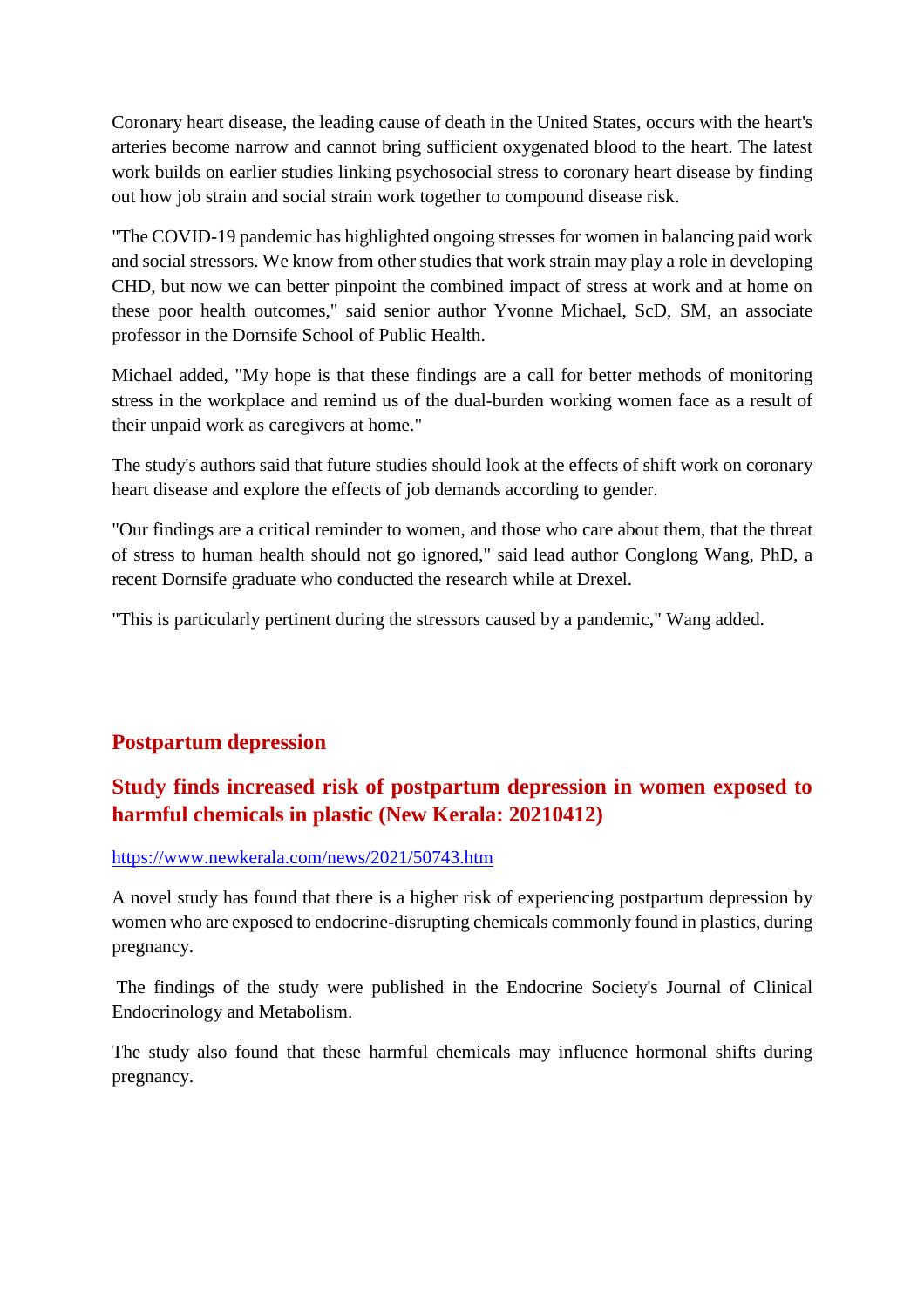Postpartum depression is a serious and common psychiatric disorder that affects up to 1 in 5 childbearing women. The cause of postpartum depression is not well understood, but hormonal changes during pregnancy have been found to be an important factor.

Harmful chemicals such as bisphenols and phthalates that are found in plastics and personal care products are known to affect sex hormones.

"We found that phthalate exposure was associated with lower progesterone levels during pregnancy and a greater likelihood of developing postpartum depression," said study author Melanie Jacobson, Ph.D., M.P.H. of the NYU Langone Medical Center in New York, N.Y.

Jacobson added, "This research is important because phthalates are so prevalent in the environment that they are detectable in nearly all pregnant women in the United States. If these chemicals can affect prenatal hormone levels and subsequently postpartum depression, reducing exposure to these types of chemicals could be a plausible avenue for preventing postpartum depression."

The researchers measured the levels of bisphenols and phthalates in urine samples and sex hormones in blood samples from 139 pregnant women. They assessed these women at four months postpartum using the Edinburgh Postnatal Depression Scale (EPDS) and found women with higher levels of phthalates in their urine were more likely to develop postpartum depression.

The women also had lower levels of progesterone, a hormone that plays an important role in the menstrual cycle, in maintaining the early stages of pregnancy and in modulating mood.

"These results need to be interpreted with caution as this is the first study to examine these chemicals in relation to postpartum depression and our sample size was small," Jacobson concluded.(ANI/10 hours ago) https://www.newkerala.com/health-news.php

# **Herd Immunity (Hindustan: 20210412)**

https://epaper.livehindustan.com/imageview\_758449\_57334122\_4\_1\_12-04- 2021 2<sup>1</sup>\_1\_sf.html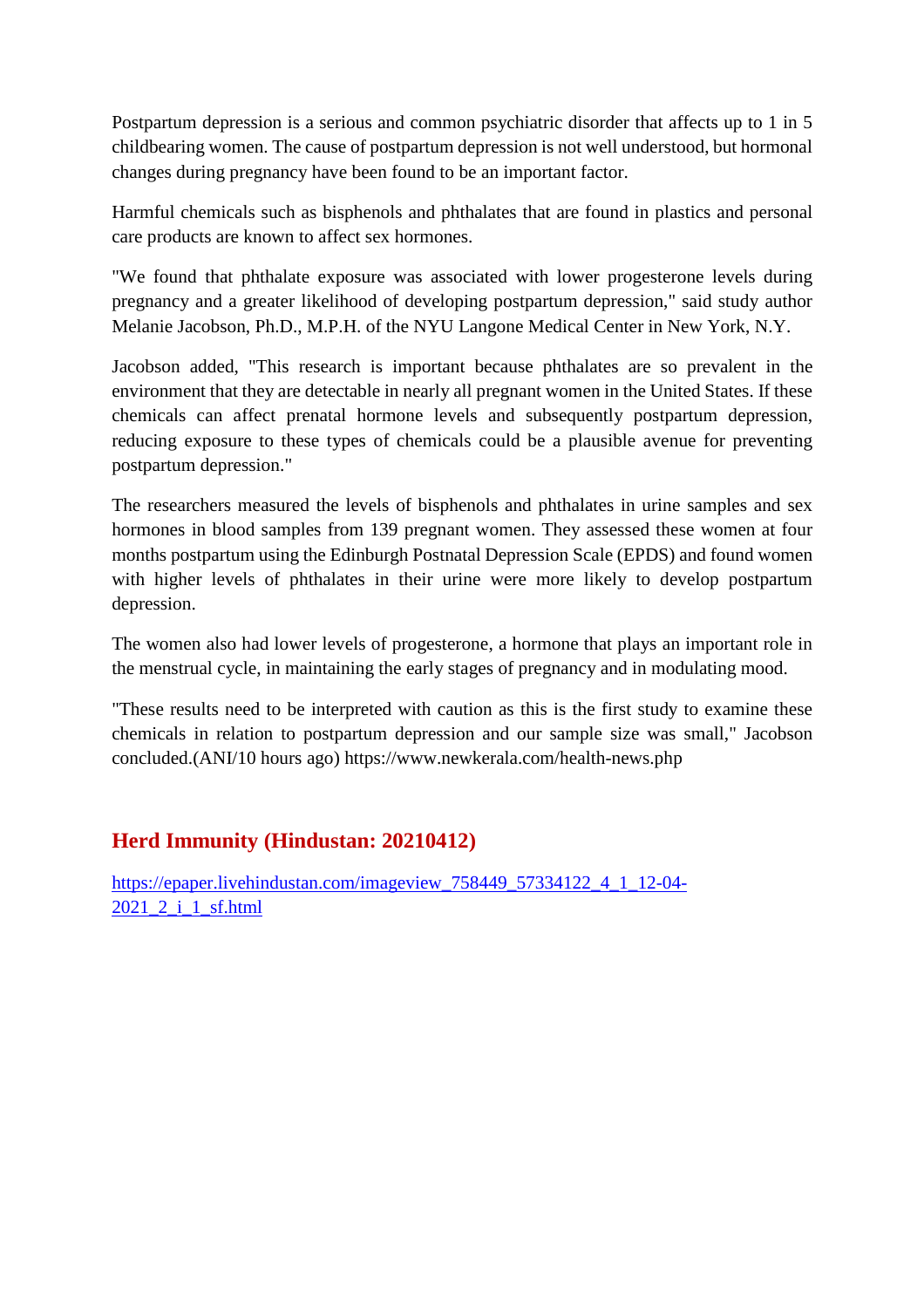|                                                                                                                                                                                                                                                                                                                               |                                                                                                                                                                                                                                                                                                                                                                                                                                                  |                                                                                                                                                                                                  | ऐसे तो हर्ड इम्युनिटी हासिल करने में साढ़े चार साल लगेंगे                                                                                                                                                       |                                                                                                                                                                                                                                                                                                                                                                                                                                                                                                                                                                                                                                    |                                                                                                                                                                                                                                                                                                 |                                                                                                                                                                                                                                                                                                                     | वैक्सीन की पहुंच<br>• ऑक्सफोर्ड-एस्टाजेनेका<br>100<br>● फाइजर-बायोएनटेक<br>77                                          |
|-------------------------------------------------------------------------------------------------------------------------------------------------------------------------------------------------------------------------------------------------------------------------------------------------------------------------------|--------------------------------------------------------------------------------------------------------------------------------------------------------------------------------------------------------------------------------------------------------------------------------------------------------------------------------------------------------------------------------------------------------------------------------------------------|--------------------------------------------------------------------------------------------------------------------------------------------------------------------------------------------------|-----------------------------------------------------------------------------------------------------------------------------------------------------------------------------------------------------------------|------------------------------------------------------------------------------------------------------------------------------------------------------------------------------------------------------------------------------------------------------------------------------------------------------------------------------------------------------------------------------------------------------------------------------------------------------------------------------------------------------------------------------------------------------------------------------------------------------------------------------------|-------------------------------------------------------------------------------------------------------------------------------------------------------------------------------------------------------------------------------------------------------------------------------------------------|---------------------------------------------------------------------------------------------------------------------------------------------------------------------------------------------------------------------------------------------------------------------------------------------------------------------|------------------------------------------------------------------------------------------------------------------------|
| चिंताजनक<br>लंदन एजेरिया<br>कोरोना से जंग में कारगर वैकसीन<br>बनाने की वैश्विक कोशिशों के बेहद<br>सकारात्मक नतीजे निकले हैं।<br>हालांकि, गरीब और मध्यम आय वाले<br>देशों को पर्याप्त मात्रा में टीकों की<br>आपूर्ति न हो पाना वैश्विक महामारी<br>पर काब पाने के प्रयासों के लिए<br>बड़ा झटका है।<br>67<br>'न्यू इंग्लैंड जर्नल | खराक रोजाना ) को देखते हुए हुई<br>इम्युनिटी हासिल करने में 4.6 साल<br>लगने का अनमान जताया गया है।<br>विशेषज्ञों के मुताबिक कई गरीब<br>देशों में टोके को आपति अभी शुरू ही<br>नहीं हो सकी है। ऐसे में कम आय और<br>संसाधनों वाले इन मुल्कों में इस साल<br>80 फीसदी आबादी को चैक्सीन की<br>एक भी खुराक नहीं नसीब हो सकेगी।<br>उन्होंने कहा कि टीके के विकास के<br>लिए बड़े पैमाने पर निवेश किया<br>जाना सराहनीय है, लेकिन<br>दुनिया महामारी से निजात | टीकाकरण की<br>धीमी रफ्तार<br>$194$ देश कोविड<br>कर चुके हैं, जबकि 26<br>मुल्कों में इसका आगाज नहीं<br>07 देशों को वैक्सीन<br>जा चकी है तो पाच अन्य में<br>अगले कुछ दिनों में पहुच<br>जाएंगे टीके | 'कोवैक्स' को मदद की दरकार<br>$64$ अरब डॉलर (लगभग 450 अरब<br>जुटा चुका है कविक्स फिलहाल<br>02 अग्ब डॉलग (करीब 150 अग्ब<br>निर्वारित लक्ष्य की प्राप्ति के लिए<br>20%<br>COVID<br>आसादी के<br>(सदस्य देशों<br>की। | अमीर देशों से<br>गरीब मल्कों की<br>गलत संदेश गया<br>मदद से फायदा<br>वैक्सीन हासिल करने को<br>निपोर्ट में स्पष्ट है कि<br>अमीर देशों में मची होड से<br>वैषियक टीकाकरण में<br>सहयोग देने में अमीर देशों<br>वैश्विक समुदाय में सदेश<br>का भी हित छिपा हुआ है।<br>गया कि हर मृत्क अपनी<br>आबादी के टीकाकरण के<br>दरअसल, चुनिदा देशों में<br>लिए खुद जिम्मेदार होगा।<br>हर्ड डम्यनिटी पैदा होने<br>और कई मुल्कों में<br>हालांकि टीकों को लेकर<br>महामारी का प्रकाप जारी<br>ऐसा राष्ट्रवाद अदरदर्शिता<br>को देन है, जिसके बेहद<br>रहने से वायरस को ज्यादा<br>घातक नतीजे सामने आ<br>घातक रूप अखितयार<br>करने का मौका मिलेगा।<br>सकते हैं। | दवाओं को लेकर<br>सोच बदलनी होगी<br>विशेषज्ञों ने जीवनरक्षक<br>दवाओं और टीकों को<br>लेकर वैश्विक समुदाव<br>की सोच में बदलाव लाने<br>की सलाह दी है। उनकी<br>मानें तो जीवनरक्षक<br>दवाओं और टीकों को<br>बाजार को गति देने वाले<br>उत्पादों के बजाय<br>सार्वजनिक वरत के रूप<br>में देखा जाना चाहिए। | • मॉडर्ना<br>35<br>• साइनोफार्म<br>26<br>• स्पुलिक वी स्थित $\left(\sqrt[3]{20}\right)$ 20<br>• साइनोवैक<br>● जानसन<br>02<br>• एपियेक कोरोना<br>01<br>• कविकसीन ( मारत बायोटेक ) 01<br>टीका कितने देशों में डस्तेमाल<br><b>ि</b> महामारी से निपटने के<br>▶ लिए वैश्विक प्रयासों की<br>जरूरत है । हममें से कोई भी तब |                                                                                                                        |
| ऑफ मेडिसिन' में<br>पाने की दिशा में अब भी<br>लाख टीके औसतन<br>काफी पीछे है। वैशिवक<br>प्रकाशित हालिया रिपोर्ट<br>विश्व में रोजाना लग<br>में टीकाकरण की मौजूदा<br>आपूर्ति रणनीति का अभाव<br><mark>र</mark> हे मौजूदा समय में <mark>,</mark><br>इसको मुख्य वजह है।<br>रफ्तार ( औसतन 67 लाख                                      |                                                                                                                                                                                                                                                                                                                                                                                                                                                  | $25%$ आबादी को<br>की एक खराक लगाई जा<br>दकी है अमीर देशों में<br>डब्ल्यूएओ के मृताबिक                                                                                                            | टीकाकरण की।<br>लक्ष्य तय<br>विम्या है<br>वाविवस ने इस<br>वर्ष के लिए                                                                                                                                            | राष्ट्रीय सुरक्षा<br>रिपोर्ट में टीकाकरण के मुद्दे को राष्ट्रीय सुरक्षा जितना अहम<br>बताया गया है। विशेषज्ञों के अनुसार वैक्सीन वितरण/आपूर्ति<br>जितना अहम है<br>में गरीब देशों की मदद करना न रिर्फ़ अमीर मुल्कों की<br>यह मद्य<br>नैतिक जिम्मेदारी बनती है, बल्कि यह उन्हें सुरक्षा भी देगी।                                                                                                                                                                                                                                                                                                                                      |                                                                                                                                                                                                                                                                                                 |                                                                                                                                                                                                                                                                                                                     | तक सुरक्षित नहीं होगा, जब<br>तक सभी वायरस के खतरे से<br>महफूज नहीं हो जाते । –उर्सला<br>वॉन डेर, अच्यक्ष, यूरोपीय आयोग |

(Hindustan: 20210412)

https://epaper.livehindustan.com/imageview\_758449\_57333168\_4\_1\_12-04-2021 2 i 1 sf.html

# संक्रमण १.७० लाख की संख्या पर पहुंचकर घटेगा

# आईआईटी का दावा

#### नई दिल्ली | विशेष संवाददाता

देश में कोरोना से दैनिक संक्रमण के मामले 1.52 लाख तक पहुंचे चके हैं। नए संक्रमण को लेकर लोगों में भय की स्थिति है। आईआईटी कानपुर ने संभावित संक्रमण को लेकर की गई मॉडलिंग में दावा किया है कि दसरी लहर में दैनिक संक्रमण 1.70 लाख तक पहुंचकर घटने शुरू हो जाएंगे।

20 से 25 अप्रैल के बीच चरम पर होगा संक्रमण : आईआईआईटी कानपुर के प्रोफेसर मनिंदर अग्रवाल ने

### रोकथाम के लिए लॉकडाउन एकमात्र विकल्प नहीं

नई दिल्ली। कोरोना की रोकथाम के लिए लॉकडाउन ही एकमात्र विकल्प नहीं है। कोविड प्रोटोकॉल के अनुरूप व्यवहार अपनाकर वायरस और उसके नए स्वरूप को फैलने से बहुत हद तक रोका जा सकता है। डब्ल्यूएचओ में दक्षिण–पूर्वी एशिया की क्षेत्रीय निदेशक डॉ . पूनम खेत्रपाल सिंह ने रविवार को दिए एक साक्षात्कार में यह बात कही। खेत्रपाल के मुताबिक कोरोना के कहर पर काबू पाने के लिए लॉकडाउन लगाना जरूरी नहीं है । कोविड उचित व्यवहार के अलावा जांच की गति बढ़ाना, संक्रमितों के संपर्क में आए लोगों की पहचान करना बेहद अहम है।

'हिन्दुस्तान' से कहा कि हमारे मॉडल बता रहे हैं कि 20-25 अप्रैल के बीच देश में कोरोना के मामले चरम पर पहुंचे जाएंगे।

रोजाना कोरोना के संक्रमण अधिकतम 1.70 लाख के करीब तक

पहुंचने का अनुमान है तथा इसके बाद .<br>गिरावट का दौर शुरू हो जाएगा। उन्होंने कहा कि इस बार कोरोना के संक्रमण की दर बेहद तेज है। इसकी वजह क्या है. यह तो चिकित्सा विशेषज्ञ बताएंगे। लेकिन पिछली बार संक्रमण की तीव्रता 0.15 थी जो इस बार बढकर 0.4 हो गई है। तीव्रता दोगना से भी ज्यादा तेज है।

एक संक्रमित एक दिन में 0.4 व्यक्तियों को संक्रमित कर रहा : प्रोफेसर मनिंदर अग्रवाल ने कहा कि इसे ऐसे समझ सकते हैं कि एक कोरोना से संक्रमित व्यक्ति अभी एक दिन में 0.4 व्यक्तियों को संक्रमित कर रहा है। या करीब ढाई दिन में एक व्यक्ति को संक्रमित कर रहा है।

जबकि पिछले साल एक कोरोना संक्रमित 0.15 व्यक्तियों को रोजाना संक्रमित कर रहा था। यानी एक संक्रमित सात दिन में एक व्यक्ति को संक्रमित कर रहा था।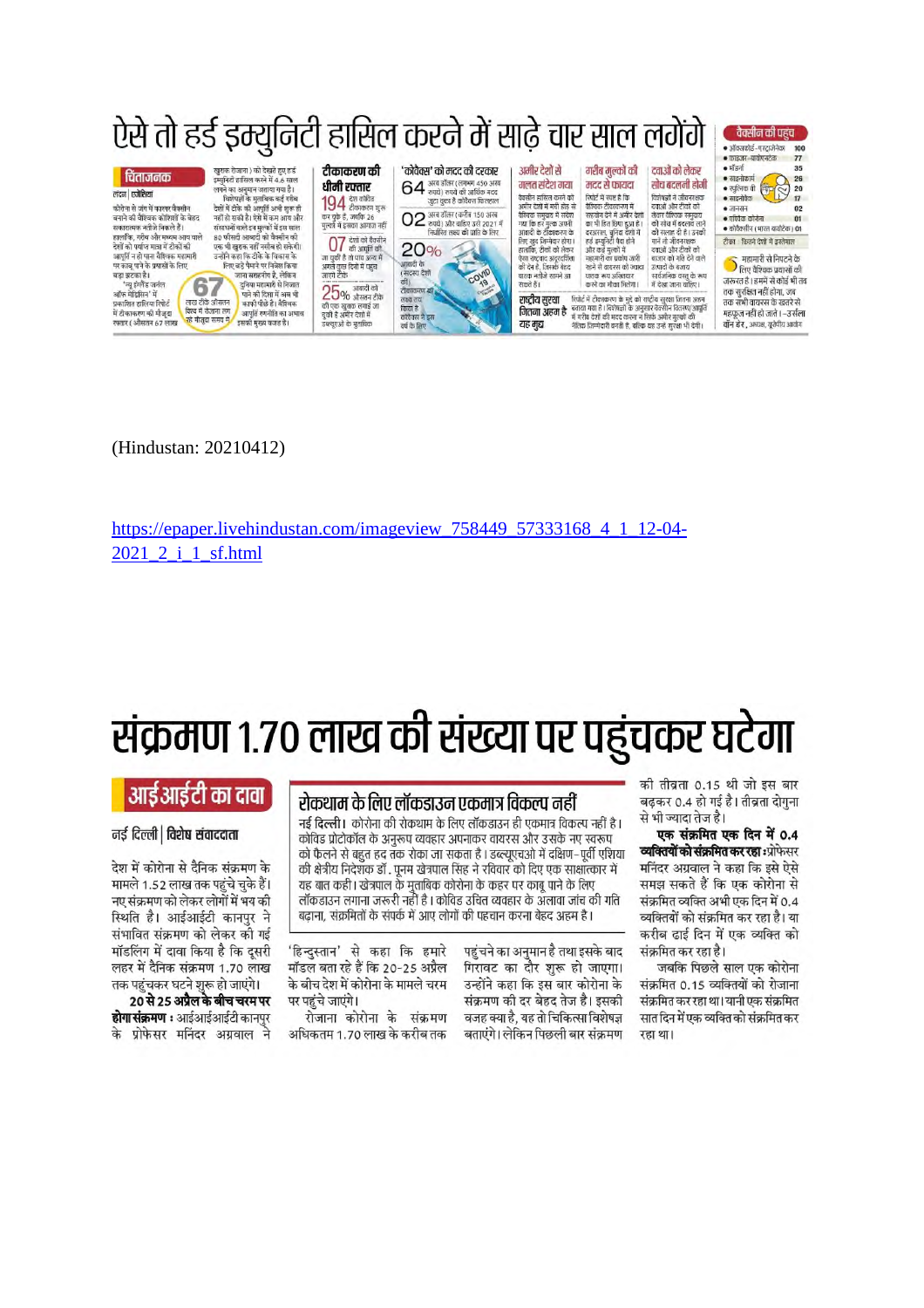# **Remedisivier Injection (Hindustan: 20210412)**

https://epaper.livehindustan.com/imageview\_758450\_57308234\_4\_1\_12-04- 2021\_3\_i\_1\_sf.html

# केंद्र ने रेमडेसिविर इंजेक्शन के निर्यात पर प्रतिबंध लगाया

इंजेक्शन के साथ-साथ इसके एपीआई पर भी लगाई गई है। एपीआई वह सामग्री है जिससे दवा तैयार की जाती है। देश के कई हिस्सों से रेमडेसिविर इंजेक्शन नहीं मिलने की सूचना आ रही है। इसे देखते हुए सरकार ने दवा निरीक्षकों से रेमडेसिविर के स्टॉक की जांच करने तथा कालाबाजारी रोकने का निर्देश दिया है। उत्पादन बढ़ाने को भी कहा है। लोगों को इसका अनावश्यक इस्तेमाल से बचने की सलाह दी गई है।

सतर्कता

नई दिल्ली | विशेष संवाददाता

केंद्र ने कोरोना के उपचार में इस्तेमाल होने वाली दवा रेमडेसिविर के निर्यात पर रोक लगा दी है। स्वास्थ्य मंत्रालय ने कहा कि जब तक स्थिति में सुधार नहीं हो जाता है तब तक यह रोक रहेगी।

रेमडेसिविर इंजेक्शन के रूप में ली जाने वाली एंटी वायरल दवा है। रोक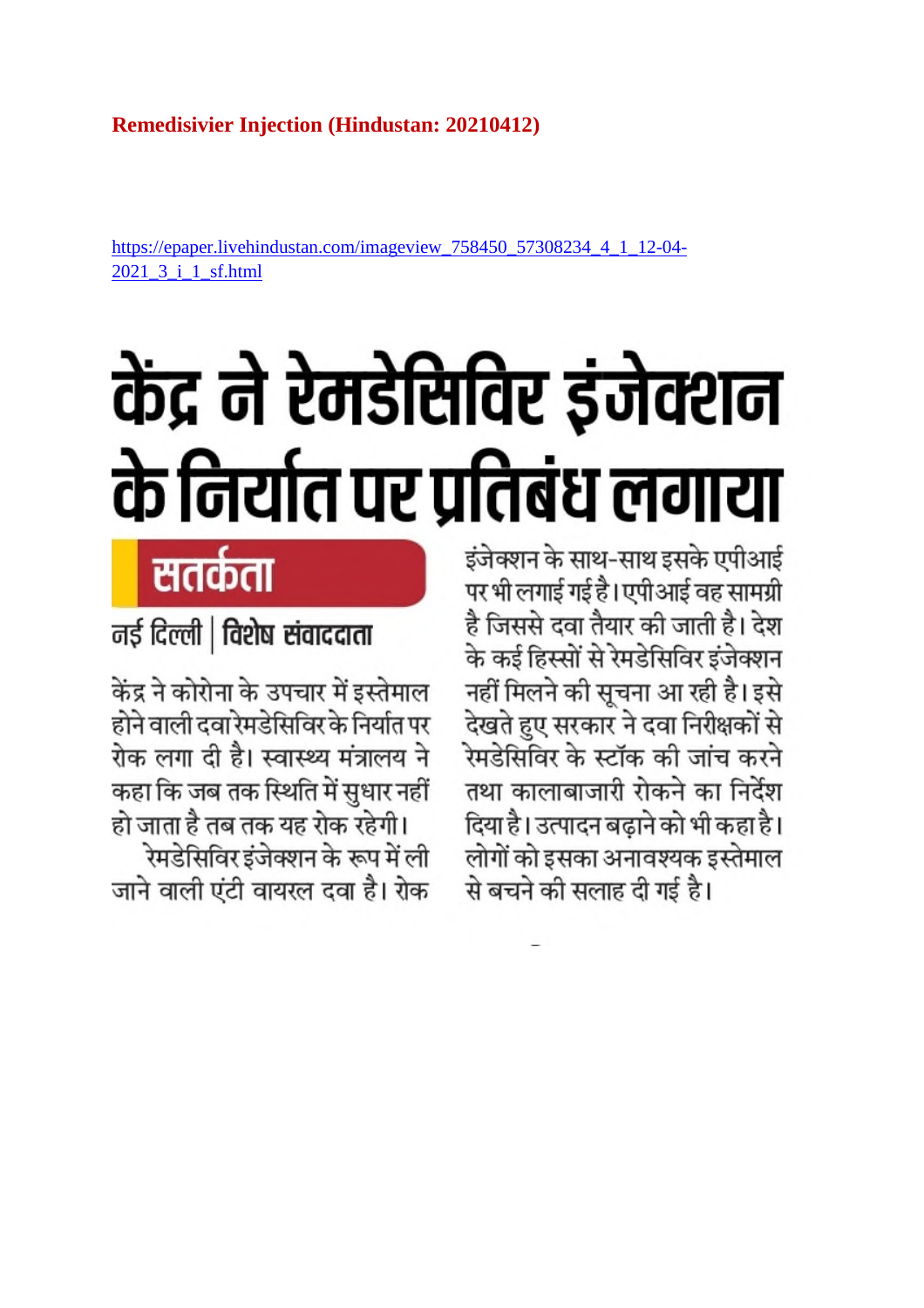# Vaccine (Hindustan: 20210412)

https://epaper.livehindustan.com/imageview\_758451\_57306540\_4\_1 2021 4 i 1 sf.html

# वैक्सीन का राष्ट्रीयकरण किया जाए : राघव चड़ढा

नई दिल्ली | वरिष्ट संवाददाता

आम आदमी पार्टी के विधायक राघव चड्ढा ने प्रधानमंत्री नरेंद्र मोदी को पत्र लिखा है। पत्र में राघव चड्ढा ने मांग की है कि कोरोना के टीके का राष्ट्रीयकरण किया जाए।

राघव ने कहा कि युवा भारत के प्रतिनिधि और राष्ट्रीय राजधानी क्षेत्र दिल्ली के निर्वाचित विधायक के नाते मैं, कोरोना वैक्सीन के गंभीर विषय पर आपको यह पत्र लिख रहा हूं। भारत सरकार वैक्सीन उपलब्ध कराने के मामले में अपने देश के नागरिकों को

प्राथमिकता देने की बजाय अंतर्राष्ट्रीय समुदाय को प्राथमिकता दे रही है। भारत सरकार 84 देशों को 64 मिलियन से अधिक कोरोना वैक्सीन निर्यात कर कूटनीतिक रिश्ते निभा रही है।

हमारा देश कोरोना वैक्सीन की भारी किल्लत का सामना कर रहा है। राघव ने कहा कि मैं भारत सरकार से अनुरोध करता हूं कि वैक्सीन का राष्ट्रीयकरण

और जाए किया अंतर्राष्ट्रीय प्रसिद्ध प्राप्त करने से पहले, भारत में

रहने वाले 135 करोड़ लोगों के टीकाकरण को प्राथमिकता दी जाए।

आमने